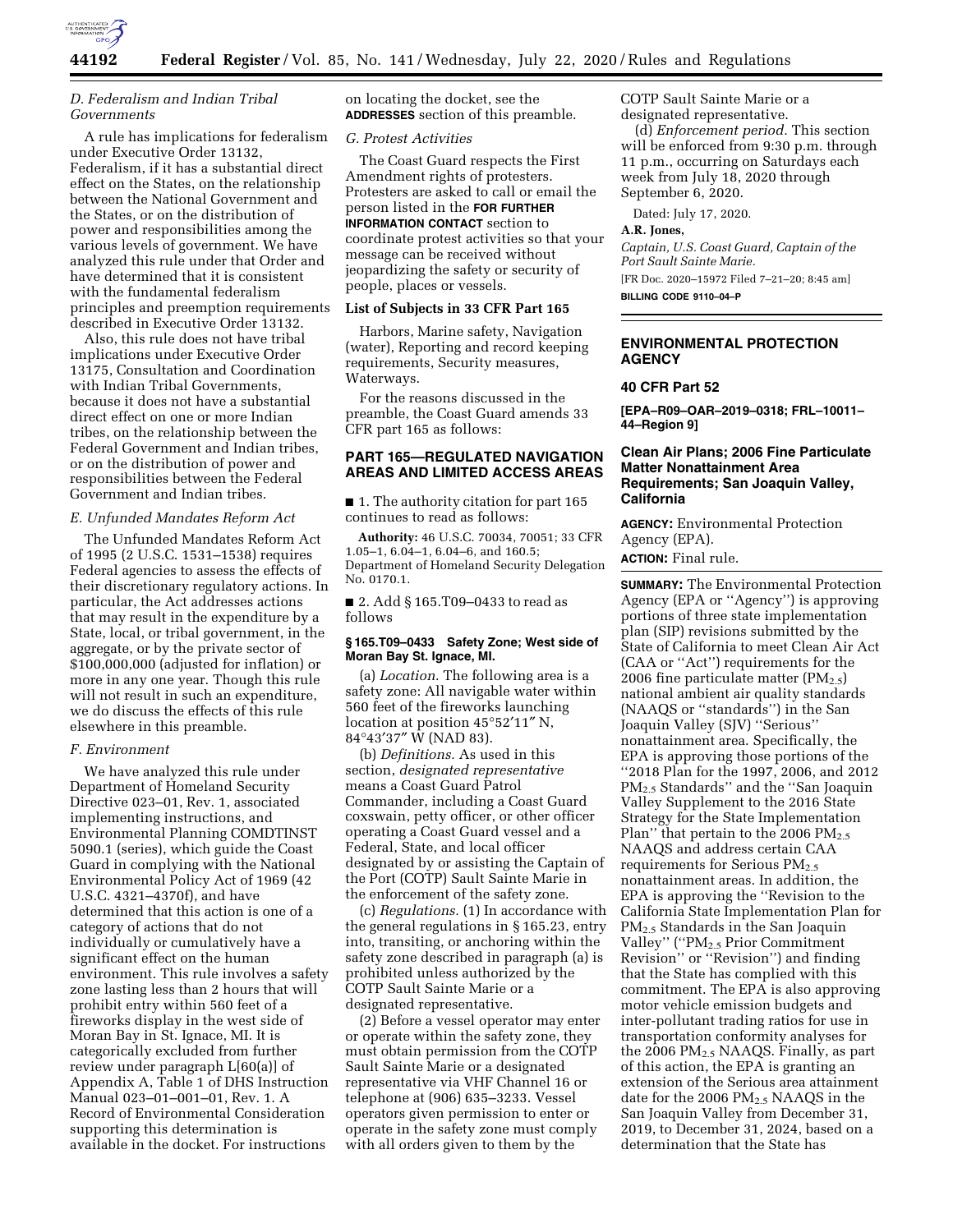satisfied the statutory criteria for this extension.

**DATES:** This rule is effective August 21, 2020.

**ADDRESSES:** The EPA has established a docket for this action under Docket ID No. EPA–R09–OAR–2019–0318. All documents in the docket are listed on the *<https://www.regulations.gov>* website. Although listed in the index, some information is not publicly available, *e.g.,* Confidential Business Information (CBI) or other information whose disclosure is restricted by statute. Certain other material, such as copyrighted material, is not placed on the internet and will be publicly available only in hard copy form. Publicly available docket materials are available through *[https://](https://www.regulations.gov)  [www.regulations.gov,](https://www.regulations.gov)* or please contact the person identified in the **FOR FURTHER**

**INFORMATION CONTACT** section for additional availability information.

**FOR FURTHER INFORMATION CONTACT:** Rory Mays, Air Planning Office (AIR–2), EPA Region IX, (415) 972–3227, *[mays.rory@](mailto:mays.rory@epa.gov) [epa.gov.](mailto:mays.rory@epa.gov)* 

# **SUPPLEMENTARY INFORMATION:**

Throughout this document, "we," "us," and ''our'' refer to the EPA.

### **Table of Contents**

I. Summary of Proposed Rules

II. Public Comments and EPA Responses

III. Final Action

IV. Statutory and Executive Order Reviews

### **I. Summary of Proposed Rules**

On March 27, 2020, the EPA proposed to approve portions of two SIP revisions submitted by the California Air Resources Board (CARB) to meet certain Serious nonattainment area requirements for the 2006 24-hour  $PM_{2.5}$ NAAQS in the San Joaquin Valley.<sup>1</sup> In our proposed rule, we provided background information on the  $PM_{2.5}$ standards, area designations and related SIP revision requirements under the CAA, relevant EPA guidance, and the EPA's implementing regulations for the PM<sub>2.5</sub> standards, referred to as the ''PM2.5 SIP Requirements Rule.'' <sup>2</sup>

The EPA proposed to act on certain portions of the following two plan submissions that pertain to the 2006 24 hour  $PM_{2.5}$  NAAQS: The "2018 Plan for the 1997, 2006, and 2012 PM<sub>2.5</sub> Standards,'' adopted by the San Joaquin Valley Unified Air Pollution Control District (SJVUAPCD or District'') on November 15, 2018, and by CARB on January 24, 2019 ("2018 PM<sub>2.5</sub> Plan"),

including a revised Appendix H submitted by CARB as a technical correction on February 11, 2020; and the ''San Joaquin Valley Supplement to the 2016 State Strategy for the State Implementation Plan,'' adopted by CARB on October 25, 2018 (''Valley State SIP Strategy''). We refer to the relevant portions of these SIP submissions collectively as the ''SJV  $PM_{2.5}$  Plan'' or "Plan." The SJV PM $_{2.5}$ Plan addresses the Serious area attainment plan requirements for the 2006 24-hour  $PM<sub>2.5</sub> NAAQS$  in the San Joaquin Valley and includes a request under CAA section 188(e) for an extension of the Serious area attainment date for the area for this NAAQS. CARB submitted the SJV PM<sub>2.5</sub> Plan to the EPA as a revision to the SIP on May 10, 2019.3

The EPA proposed to approve, as a revision to the California SIP, the following portions of the SJV  $PM_2$ , Plan for the 2006  $PM<sub>2.5</sub> NAAQS$ :

• The 2013 base year emission inventories (CAA section 172(c)(3));

• The demonstration that best available control measures (BACM), including best available control technology (BACT), for the control of direct  $PM_{2.5}$  and  $PM_{2.5}$  plan precursors will be implemented no later than 4 years after the area was reclassified  $(CAA$  section  $189(b)(1)(B)$ ;

• The demonstration (including air quality modeling) that the Plan provides for attainment as expeditiously as practicable but no later than December 31, 2024 (CAA sections 189(b)(1)(A) and 188(e));

• Plan provisions that require reasonable further progress (RFP) toward attainment by the applicable date (CAA section  $172(c)(2)$ );

• Quantitative milestones that are to be achieved every three years until the area is redesignated attainment and that demonstrate RFP toward attainment by the applicable attainment date (CAA section 189(c));

• Motor vehicle emissions budgets for 2020, 2023, and 2024 as shown in Table 14 of the EPA's proposed rule (CAA section 176(c) and 40 CFR part 93, subpart A);  $4$  and

• The inter-pollutant trading mechanism provided for use in transportation conformity analyses for the 2006  $PM<sub>2.5</sub> NAAQS$ , in accordance with 40 CFR 93.124(b).

We did not propose any action on the contingency measure element of the SJV PM2.5 Plan.

The EPA also proposed to grant the State's request for extension of the Serious area attainment date from December 31, 2019, to December 31, 2024, based on a conclusion that the State has satisfied the requirements for such extensions in section 188(e) of the Act. To support this proposal, we proposed to find that the SJVUAPCD had complied with its aggregate commitment in the 2012  $PM_{2.5}$  Plan to achieve total emission reductions of 1.9 tons per day (tpd) of direct  $PM_2$ , by 2017.5 We also noted, however, that the 2018 PM2.5 Plan included updated emissions inventories for the residential wood burning source category that differed from previous inventory estimates and showed a 0.86 tpd reduction in winter season direct  $PM_{2.5}$ emissions from wood burning devices between 2013 and 2017.6 We sought comment as to whether the State and District had met their commitment. In response to the EPA's proposed finding and request for comment, CARB developed the PM2.5 Prior Commitment Revision to revise the State's aggregate commitment in the 2012  $PM_{2.5}$  Plan to reflect the updated inventories submitted in the 2018  $PM_{2.5}$  Plan and submitted it to the EPA on April 24, 2020, for parallel processing. In a supplemental proposal published May 12, 2020, the EPA proposed to approve the PM2.5 Prior Commitment Revision via parallel processing and proposed to determine that the State has met the 0.86 tpd commitment.7

On June 19, 2020, CARB submitted the final version of the  $PM_{2.5}$  Prior Commitment Revision. We have reviewed this submittal and find that it fulfills the SIP completeness criteria of 40 CFR part 51, appendix V. The SIP submission also includes evidence that adequate public notice was given and that an opportunity for a public hearing was provided consistent with the EPA's implementing regulations in 40 CFR 51.102. Specifically, CARB provided public notice and opportunity for public

<sup>1</sup> 85 FR 17382.

<sup>2</sup> ''Fine Particulate Matter National Ambient Air Quality Standards: State Implementation Plan Requirements.'' (August 24, 2016).

<sup>3</sup>Letter dated May 9, 2019, from Richard Corey, Executive Officer, CARB, to Mike Stoker, Regional Administrator, EPA Region 9.

<sup>4</sup> In light of CARB's request to limit the duration of the approval of the budgets in the 2018  $PM_{2.5}$ Plan and in anticipation of the EPA's approval, in the near term, of an updated version of CARB's EMFAC (short for EMission FACtor) model for use in SIP development and transportation conformity in California to include updated vehicle mix and emissions data, we proposed to limit the duration of our approval of the budgets to the period before replacement budgets have been found adequate. 85 FR 17382, 17428–17430.

<sup>5</sup> 85 FR 17382, 17409.

 $6$ Id. See also, 2018 PM<sub>2.5</sub> Plan, App. C, C-257 and letter dated August 12, 2019, from Richard W. Corey, Executive Officer, CARB, to Mike Stoker, Regional Administrator, EPA Region IX, transmitting ''Attachment: Supplemental Information and Clarifications to 2017 Quantitative Milestones.''

<sup>7</sup> 85 FR 27976 (May 12, 2020).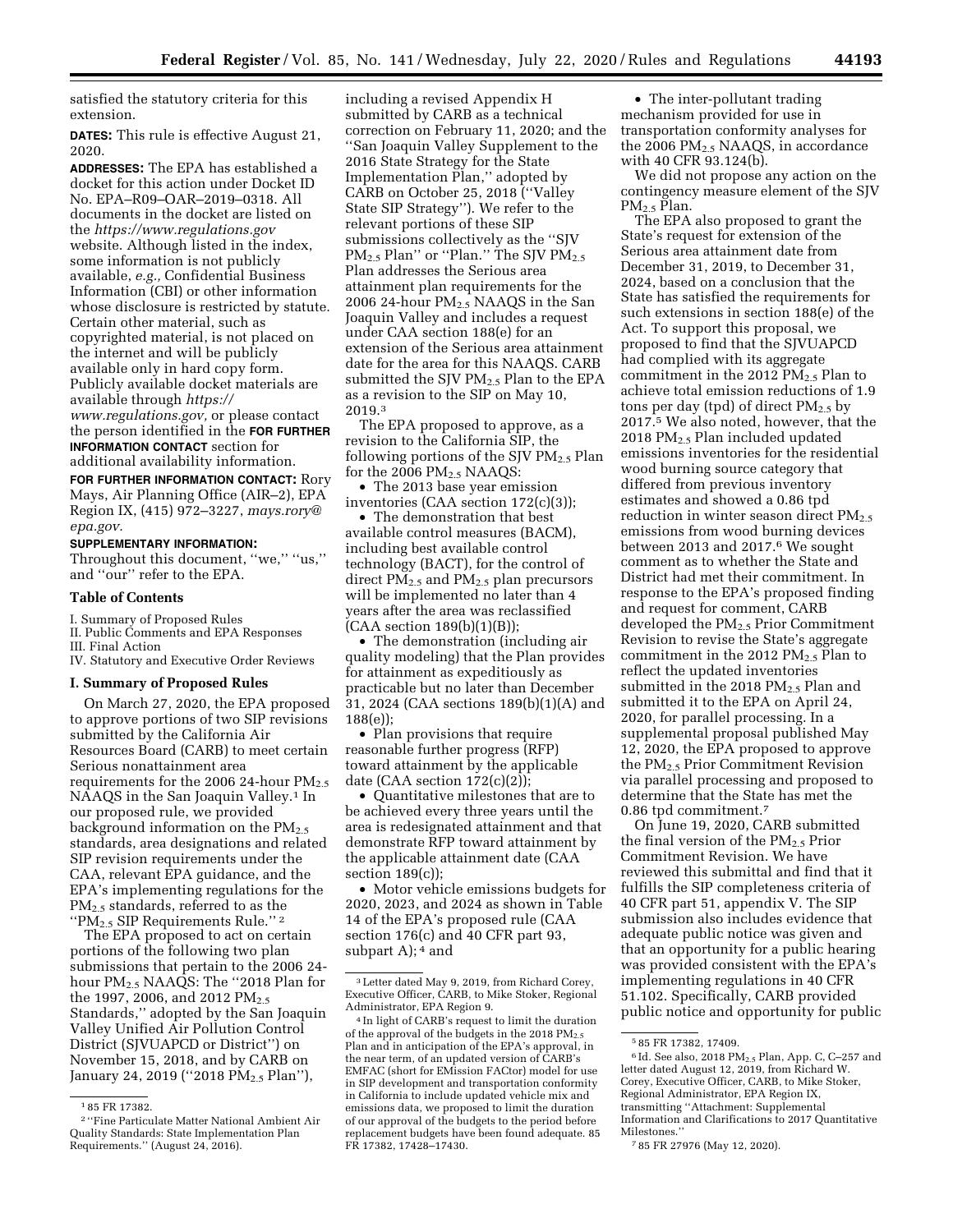comment prior to its May 28, 2020 public hearing on and adoption of the PM2.5 Prior Commitment Revision.8 The SIP submission includes proof of publication of notices for the public hearing and includes copies of the written and oral comments received during the State's public review processes and CARB's responses thereto.9 Therefore, we find that the PM2.5 Prior Commitment Revision meets the procedural requirements for public notice and hearing in CAA sections 110(a) and 110(l) and 40 CFR 51.102.

Our proposed rule, supplemental proposal, and associated technical support documents (TSDs) 10 provide a more detailed discussion of the rationale for our proposed actions.

### **II. Public Comments and EPA Responses**

The public comment period on the EPA's March 27, 2020 proposed rule closed on April 27, 2020. During this period, the EPA received two letters requesting a 30-day extension of the comment period on our proposed rule.11 The EPA denied these requests for extension of the comment period because our statutory timeframe for considering California's request for an extended attainment date under section 188(e) of the CAA for the 2006  $PM_{2.5}$ NAAQS for the San Joaquin Valley ends on June 30, 2020.12

9 J&K Court Reporting, LLC, ''Videoconference Meeting, State of California Air Resources Board,'' May 28, 2020 (transcript of CARB's public hearing), and ''Responses to Comments Received on the Technical Revision to the San Joaquin Valley  $PM_{2.5}$ State Implementation Plan.''

10The docket includes the following four technical support documents for the March 27, 2020 proposed rule: (1) ''Technical Support Document, General Evaluation, San Joaquin Valley<br>PM<sub>2.5</sub> Plan for the 2006 PM<sub>2.5</sub> NAAQS,'' February 2020 (''EPA's General Evaluation TSD''); (2)''Technical Support Document, EPA Evaluation of PM2.5 Precursor Demonstration, San Joaquin Valley  $PM_{2.5}$  Plan for the 2006  $PM_{2.5}$  NAAQS, February 2020 ("EPA's PM<sub>2.5</sub> Precursor TSD"); (3) ''Technical Support Document, EPA Evaluation of BACM/MSM, San Joaquin Valley PM<sub>2.5</sub> Plan for the 2006 PM2.5 NAAQS,'' February 2020 (''EPA's BACM/MSM TSD''); and (4) ''Technical Support Document, EPA Evaluation of Air Quality Modeling, San Joaquin Valley PM2.5 Plan for the 2006 PM2.5 NAAQS,'' February 2020 (''EPA's Modeling TSD'').

11Letter received April 6, 2020, from Mark Rose, Sierra Nevada Program Manager, National Parks Conservation Association (NPCA) and Nayamin Martinez, Executive Director, Central California Environmental Justice Network (CCEJN) to Rory Mays, EPA; and letter received April 15, 2020, from Catherina Garoupa White, Executive Director, CVAQ, et al. to Rory Mays, EPA.

12Email dated April 8, 2020, from Rory Mays, EPA to Mark Rose, Sierra Nevada Program Manager, NPCA and Nayamin Martinez, Executive Director,

The EPA received four comment submissions on the EPA's March 27, 2020 proposed rule, from the following entities: (1) An anonymous commenter,13 (2) the SJVUAPCD,14 (3) a coalition of seven environmental and community organizations (collectively referred to herein as ''NPCA''),15 and (4) the California Safflower Growers Association (CSGA).16

The public comment period on the EPA's May 12, 2020 supplemental proposal closed on June 11, 2020. During this period, the EPA received one comment submission from a private citizen.17

We respond below to a selection of the most significant comments on our March 27, 2020 proposed rule. We respond to all other comments that are germane to the proposed rule and all comments on the supplemental proposal in our separate Response to Comments document available at *[https://www.regulations.gov,](https://www.regulations.gov)* Docket ID No. EPA–R09–OAR–2019–0318.

*Comment 1:* NPCA claims that the EPA's approval of the State's and District's aggregate commitments in the SJV PM2.5 Plan would be arbitrary and capricious. Specifically, NPCA states that, although the vast majority of these tonnage commitments are to be achieved through incentive programs to accelerate the turnover of mobile sources, most of the EPA's discussion for finding these commitments reasonable focuses on the rulemaking commitments that provide relatively little toward meeting these aggregate tons of emission reductions. NPCA also states that the bulk of the aggregate tonnage commitments rely on unfunded incentive measures that the EPA proposes to approve with no record to support their likelihood of success.

*Response 1:* For the reasons provided in Response 2 through Response 3.C

14Comment letter dated and received April 27, 2020, from Samir Sheikh, Executive Officer/APCO, SJVUAPCD to Administrator Wheeler, EPA.

15Comment letter dated and received April 27, 2020, from Mark Rose, NPCA, et al. to Rory Mays, EPA, including Appendices A through G. The seven environmental and community organizations, in order of appearance in the letter, are NPCA, Earthjustice, Central Valley Air Quality Coalition, Coalition for Clean Air, Central Valley Environmental Justice Network, The Climate Center, and Central Valley Asthma Collaborative (collectively ''NPCA'').

16Comment letter dated and received April 27, 2020, from Laura Brown, Executive Director, California Safflower Growers Association to Rory Mays, EPA.

17Email dated June 10, 2020, from Thomas Menz to Rory Mays, EPA Region IX, with attachments.

below, and further in our Response to Comments document, we disagree with NPCA's claim that our approval of the aggregate commitments in the Plan would be arbitrary and capricious.

We also disagree with NPCA's suggestion that the vast majority of the aggregate tonnage commitments must necessarily be achieved through incentive programs. As we explained in our proposed rule, CARB has committed to present to its Board each of 15 regulatory and incentive-based control measures listed in Attachment A to the resolution of adoption (*i.e.,* Resolution 18–49), according to the schedule set forth in Attachment A,18 and to achieve a total of 32 tpd of  $NO<sub>X</sub>$  emissions reductions and  $0.9$  tpd of  $PM_{2.5}$ emissions reductions in the San Joaquin Valley by 2024 either through the listed measures or through appropriate substitute measures.19 Although the Valley State SIP Strategy indicates that CARB anticipates achieving 23 tpd of the necessary  $NO<sub>x</sub>$  emission reductions and 0.8 tpd of the necessary  $PM_{2.5}$ emissions reductions through implementation of the incentive-based measures listed in Attachment A,20 CARB has not specifically committed to adopt any of these listed measures and may ultimately achieve the required emission reductions through adoption and implementation of other enforceable control measures. By email dated November 12, 2019, CARB identified a number of potential additional State measures on which it intends to begin public rule development processes this year, including a Tier 5 offroad diesel engine standard, a ''state green contracting'' measure, and a ''reduction in growth of single-occupancy vehicle travel'' measure.21 Under the terms of its commitment, CARB may adopt and implement any of these new control measures or other substitute measures to achieve its aggregate tonnage commitment.

Similarly, the District has committed to present to its Board each of 12 regulatory and incentive-based control measures listed in Table 4–4 and Table 4–5 of the 2018  $PM_{2.5}$  Plan, according to

19CARB Resolution 18–49 (October 25, 2018), 5. See also 85 FR 17382, 17413.

20 Valley State SIP Strategy, 38 (Table 8) (identifying expected emission reductions from proposed State measures).

21Email dated November 12, 2019, from Sylvia Vanderspek, CARB to Anita Lee, EPA Region IX, ''RE: SJV PM2.5 information'' (attaching ''Valley State SIP Strategy Progress'').

<sup>8</sup>California Air Resources Board, ''Notice of Public Meeting to Consider Adoption of a Technical Revision to the San Joaquin Valley PM<sub>2.5</sub> State Implementation Plan,'' dated April 24, 2020.

CCEJN; and email dated April 21, 2020, from Rory Mays, EPA to Catherine Garoupa White, Executive Director, CVAQ, et al.

<sup>13</sup>Anonymous comment received March 29, 2020.

<sup>18</sup>The list of proposed SIP measures included in Attachment A to CARB Resolution 18–49 is also provided in tables 7 and 8 of the Valley State SIP Strategy and in tables  $4-8$  and  $4-9$  of the 2018  $PM_{2.5}$ Plan. See also, 85 FR 17382, 17413–17414 (Table 7).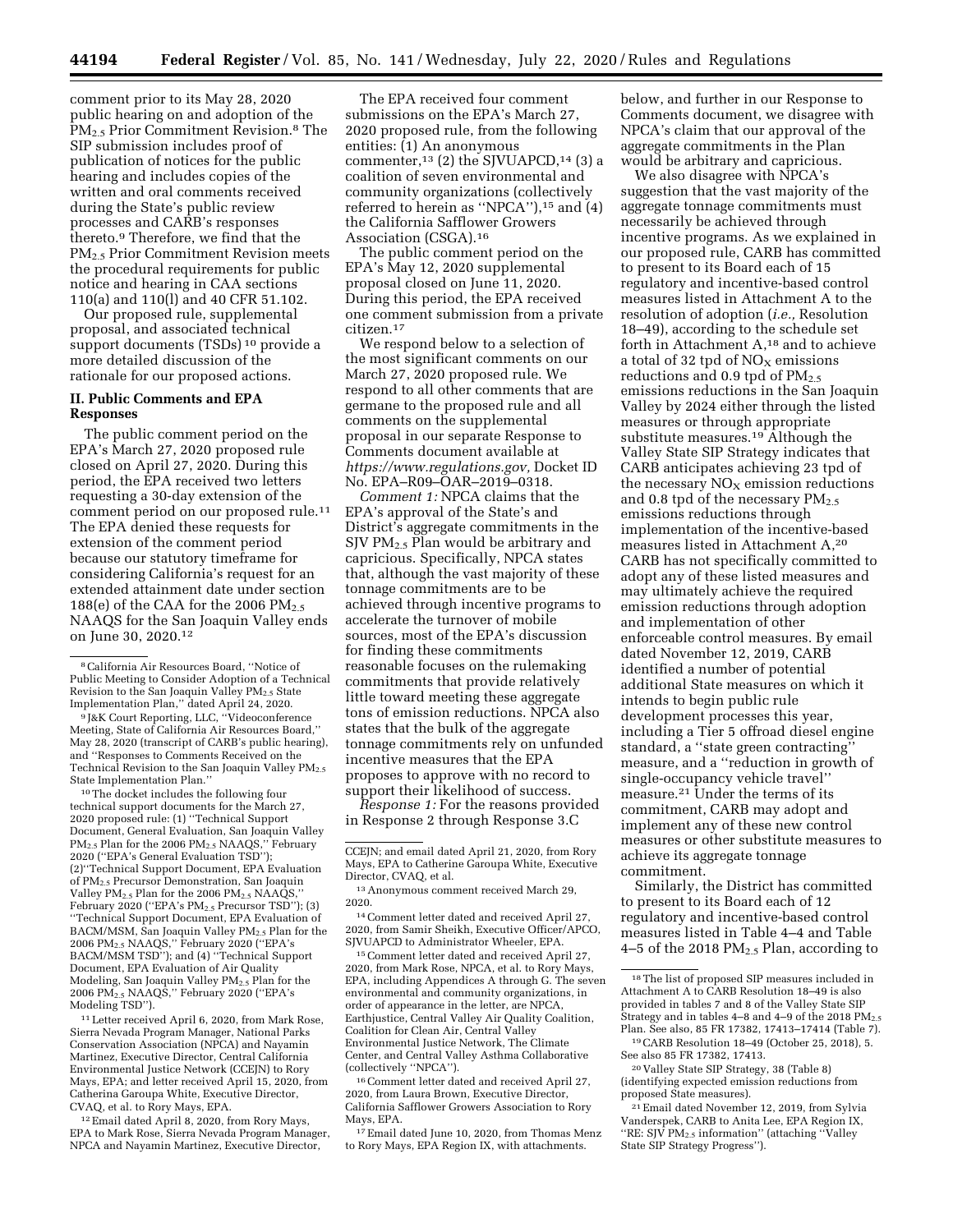the schedule set forth in those tables,<sup>22</sup> and to ''achieve the aggregate emissions reductions of 1.88 tpd of  $NO<sub>X</sub>$  and 1.3 tpd of  $PM<sub>2.5</sub>$  by 2024/2025" through adoption and implementation of these listed measures or appropriate substitute control measures ''in the same implementation timeframes or in the timeframes needed to meet CAA milestones."  $23$  The 2018 PM<sub>2.5</sub> Plan provides, in Table 4–3, anticipated emission reductions for each of the nine District rules listed in Table 4–4 but does not quantify the emission reductions anticipated from implementation of the incentive-based measures listed in Table 4–5. Like CARB, the District has not specifically committed to adopt any of the listed measures and may ultimately achieve the required emission reductions through adoption and implementation of other enforceable control measures.

Thus, CARB and the SJVUAPCD will not necessarily achieve the aggregate tonnage commitments through incentive programs, as NPCA suggests. Instead, although both CARB and the SJVUAPCD must take action to develop and propose specific regulatory and incentive-based measures identified in the Plan, they may ultimately elect to meet the  $NO_X$ and PM2.5 aggregate tonnage commitments through adoption and implementation of these listed measures or appropriate substitute control measures by January 1, 2024. See Response 2.

Finally, NPCA states that the bulk of the aggregate tonnage commitments rely on unfunded incentive measures that the EPA ''proposes to approve with no record to support their likelihood of success." To the extent NPCA intended to assert that the EPA has proposed to approve all of the incentive-based measures listed in the State's and District's control measure commitments, this is factually incorrect. The EPA proposed to approve the State's and District's commitments to take action with respect to the listed measures, including the identified incentive-based measures, and to achieve emission reductions by 2024. To date, the EPA has proposed to approve only one of the three incentive-based measures listed in CARB's control measure commitment (*i.e.,* the ''Agricultural Equipment Incentive Measure'' or ''Valley Incentive Measure'') 24 and has not yet proposed action on any of the other incentivebased measures that CARB or the

District have committed to develop and present to their respective boards, as neither agency has yet adopted and submitted any such additional measures.

To the extent NPCA intended to argue, with respect to the Valley Incentive Measure, that the EPA is proposing to approve this measure with no record to support its likelihood of success, this comment is outside the scope of this action. The EPA proposed to approve the Valley Incentive Measure in a separate rulemaking 25 and will respond to all comments received on that proposal, as appropriate, in a separate final rule.

*Comment 2:* NPCA states that the aggregate emission reduction commitments are not enforceable as required by section  $110(a)(2)(A)$  of the CAA. Citing an EPA memorandum to the docket for a rulemaking entitled ''State Implementation Plans: Response to Petition for Rulemaking; Finding of Substantial Inadequacy; and SIP Calls to Amend Provisions Applying to Excess Emissions During Periods of Startup, Shutdown, and Malfunction,'' NPCA states that to be ''enforceable,'' a measure must be enforceable by the state, the EPA, and citizens. NPCA also states that the mere approval of a measure into the SIP does not convert an unenforceable provision into an enforceable one, and that the EPA's SIP rulemaking must explain how the aggregate emission reduction commitments can be enforced.

*Response 2:* We agree with NPCA's statement that the mere approval of a measure into the SIP does not convert an unenforceable provision into an enforceable one, but we disagree with NPCA's claim that the aggregate commitments in the SJV  $PM_{2.5}$  Plan are not enforceable. We explain below how the EPA and citizens may enforce the provisions of CARB's and the District's respective SIP commitments in the SJV PM<sub>2.5</sub> Plan. We respond to NPCA's more specific comments concerning enforceability in our responses to comments 2.A through 2.E, in the Response to Comments document.

Under CAA section 110(a)(2)(A), SIPs must include enforceable emission limitations and other control measures, means or techniques necessary to meet the requirements of the Act, as well as timetables for compliance. Similarly, section 172(c)(6) provides that nonattainment area SIPs must include enforceable emission limitations and such other control measures, means or techniques as may be necessary or appropriate to provide for attainment of the NAAQS by the applicable attainment date.

Control measures, including commitments in SIPs, are enforced through CAA section 304(a), which provides for citizen suits to be brought against any ''person,'' including a state,26 who is alleged ''to be in violation of . . . an emission standard or limitation. . . . " "Emission standard or limitation'' is defined in subsection (f) of section 304.27 As observed in *Conservation Law Foundation, Inc.* v. *James Busey et al.,* 79 F.3d 1250, 1258 (1st Cir. 1996):

Courts interpreting citizen suit jurisdiction have largely focused on whether the particular standard or requirement plaintiffs sought to enforce was sufficiently specific. Thus, interpreting citizen suit jurisdiction as limited to claims ''for violations of specific provisions of the act or specific provisions of an applicable implementation plan,'' the Second Circuit held that suits can be brought to enforce specific measures, strategies, or commitments designed to ensure compliance with the NAAQS, but not to enforce the NAAQS directly. See, *e.g., Wilder,* 854 F.2d at 613–14. Courts have repeatedly applied this test as the linchpin of citizen suit jurisdiction. See, *e.g., Coalition Against Columbus Ctr.* v. *City of New York,* 967 F.2d 764, 769–71 (2d Cir. 1992); *Cate* v. *Transcontinental Gas Pipe Line Corp.,* 904 F. Supp. 526, 530–32 (W.D. Va. 1995); *Citizens for a Better Env't* v. *Deukmejian,* 731 F. Supp. 1448, 1454–59 (N.D. Cal.), modified, 746 F. Supp. 976 (1990).

Thus, courts have found that the citizen suit provision cannot be used to enforce the aspirational goal of attaining the NAAQS but can be used to enforce specific strategies to achieve that goal.<sup>28</sup>

SIP control measures and commitments may also be enforced by the EPA under section 113(a)(1) of the Act, which authorizes the EPA to issue notices and compliance orders, assess administrative penalties, and bring civil

28See also *Committee for a Better Arvin, et al.* v. *EPA,* 786 F.3d 1169, 1181 (9th Cir. 2015) (finding that California's commitments to propose and adopt emission control measures and to achieve aggregate emission reductions are enforceable ''emission standards or limitations'' under the CAA).

 $^{22}$  See also 85 FR 17382, 17414–17415 (Table 8).  $^{23}$  SJVUAPCD Governing Board Resolution 18– 11–16 (November 15, 2018), 10–11. See also 85 FR

<sup>&</sup>lt;sup>24</sup> 85 FR 16588 (March 24, 2020) (proposal to approve Valley Incentive Measure). <sup>25</sup> *Id.* <sup>25</sup> *Id.* 

<sup>26</sup>CAA section 302(e) (defining ''person'' to include a State or political subdivision thereof).

<sup>27</sup>Section 304(f) of the CAA defines ''emission standard or limitation," in relevant part, to mean "a schedule or timetable of compliance'' which is in effect under the Act ''or under an applicable implementation plan." Section  $302(p)$  of the Act defines ''schedule and timetable of compliance'' to mean ''a schedule of required measures including an enforceable sequence of actions or operations leading to compliance with an emission limitation, other limitation, prohibition, or standard.'' Section 302(q) of the Act defines ''[a]pplicable implementation plan,'' in relevant part, as ''the portion (or portions) of the implementation plan, or most recent revision thereof, which has been approved under section 110 of [title I of the Act]. . . and which implements the relevant requirements of [the Act].''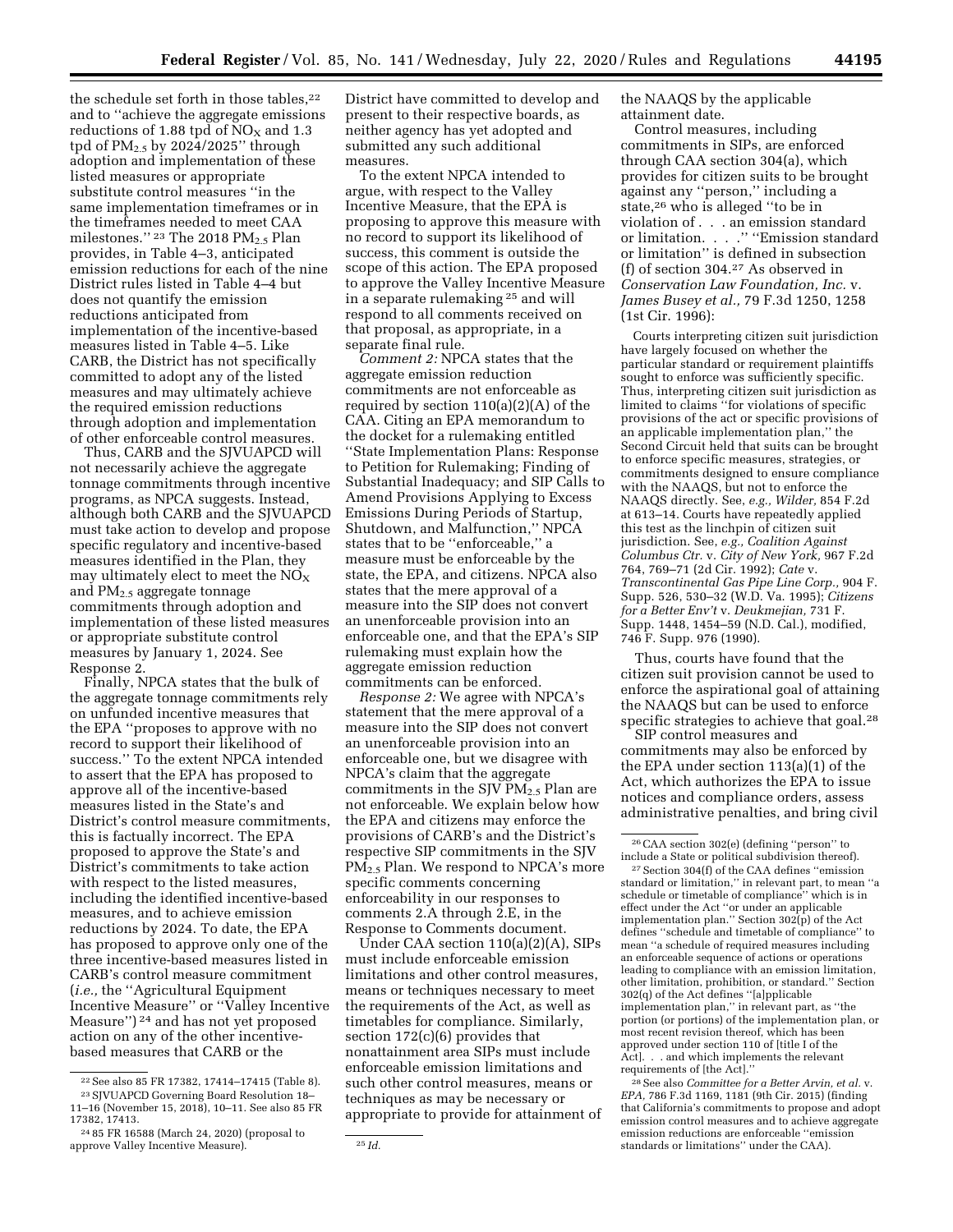actions against any ''person,'' including a state, who ''has violated or is in violation of any requirement or prohibition of an applicable implementation plan. . . ."29

CARB's commitments are contained in CARB Resolution 18–49 (October 25, 2018) and the Valley State SIP Strategy and consist of two parts: a control measure commitment and an aggregate tonnage commitment.30 CARB's control measure commitment is to ''begin the measure's public process and bring to the Board for consideration the list of proposed SIP measures outlined in the *Valley State SIP Strategy* and included in Attachment A, according to the schedule set forth.'' 31 By email dated November 12, 2019, CARB clarified that it intended to begin the public process on each listed measure by discussing the proposed regulation or program at a public meeting (workshop, working group, or Board hearing) or in a publicly-released document, after which it would propose the regulation or program to its Board.32 CARB's aggregate tonnage commitment is ''to achieve the aggregate emissions reductions outlined in the *Valley State SIP Strategy* of 32 tpd of  $NO<sub>X</sub>$  and 0.9 tpd of  $PM_{2,5}$  emissions reductions in the San Joaquin Valley by 2024.'' 33 In the Valley State SIP Strategy, CARB describes this commitment as a ''commitment for new emission reductions'' that the State must achieve by 2024 through implementation of control measures, incentive-based measures, or other enforceable measures.34 CARB further describes its aggregate tonnage commitment in the Valley State SIP Strategy as follows:

While Table 8 [of the Valley State SIP Strategy] includes estimates of the emission reductions from each of the individual measures, final measures as proposed by staff to the Board or adopted by the Board may provide more or less than the initial emission reduction estimates. CARB's overall

30 85 FR 17382, 17413.

31CARB Resolution 18–49 (October 25, 2018), 5. The list of proposed SIP measures included in Attachment A to CARB Resolution 18–49 is also provided in tables 7 and 8 of the Valley State SIP Strategy and in tables  $4-8$  and  $4-9$  of the 2018  $PM_{2.5}$ Plan.

32Email dated November 12, 2019, from Sylvia Vanderspek, CARB to Anita Lee, EPA Region IX, "RE:  $S$ JV PM<sub>2.5</sub> information" (attaching "Valley" State SIP Strategy Progress'') and CARB Staff Report, 14.

33CARB Resolution 18–49 (October 25, 2018), 5. 34 Valley State SIP Strategy, 35 and 37.

commitment is to achieve the total emission reductions necessary to attain the federal air quality standards while reflecting the combined reductions from the existing control strategy and new measures. Therefore, if a particular measure does not get its expected emission reductions, the State is still committed to achieving the total aggregate emission reductions. If actual emission decreases occur that exceed the projections reflected in the current emissions inventory and the Valley State SIP Strategy, CARB will submit an updated emissions inventory to U.S. EPA as part of a SIP revision. The SIP revision would outline the changes that have occurred and provide appropriate tracking to demonstrate that aggregate emission reductions sufficient for attainment are being achieved through enforceable emission reduction measures.35

The District's commitments are contained in SJVUAPCD Governing Board Resolution 18–11–16 (November 15, 2018) and Chapter 4 of the 2018 PM2.5 Plan and similarly consist of two parts: A control measure commitment and an aggregate tonnage commitment.36 The control measure commitment is to ''take action on the rules and measures committed to in Chapter 4 of the Plan by the dates specified therein, and to submit these rules and measures, as appropriate, to CARB within 30 days of adoption for transmittal to EPA as a revision to the [SIP].'' 37 By email dated November 12, 2019, the District clarified that it intended to take action on the rules and measures listed in Chapter 4 of the 2018 PM2.5 Plan by beginning the public process on each measure, *i.e.,*  discussing the proposed regulation or program at a public meeting, including a workshop, working group, or Board hearing, or in a publicly-released document, after which it would propose the rule or measure to the SJVUAPCD Governing Board.38 The District's aggregate tonnage commitment is to

37SJVUAPCD Governing Board Resolution 18– 11–16 (November 15, 2018), 10–11.

38Email dated November 12, 2019, from Jon Klassen, SJVUAPCD to Wienke Tax, EPA Region IX, ''RE: follow up on aggregate commitments in SJV PM2.5 plan'' (attaching ''District Progress In Implementing Commitments with 2018 PM<sub>2.5</sub> Plan''). Although neither this submission nor Table 4–3 of the 2018 PM2.5 Plan quantifies expected emission reductions from the three proposed incentive-based measures listed in Table 4–5 of the 2018 PM2.5 Plan, these proposed incentive-based measures are also measures ''committed to in Chapter 4 of the Plan'' and are, therefore, covered by the District's control measure commitment. Thus, the District has committed to begin the public process on each regulatory measure listed in Table 4–4 and on each incentive-based measure listed in Table 4–5 by the relevant ''public process begins'' date specified in those tables, and to then propose each measure to the SJVUAPCD Governing Board by the relevant ''action date'' specified in those tables.

''achieve the aggregate emissions reductions of 1.88 tpd of  $NO<sub>X</sub>$  and 1.3 tpd of  $PM_{2.5}$  by 2024/2025" through adoption and implementation of these measures or, if the total emission reductions from these rules or measures are less than these amounts, ''to adopt, submit, and implement substitute rules and measures that achieve equivalent reductions in emissions of direct PM2.5 or PM2.5 precursors in the same implementation timeframes or in the timeframes needed to meet CAA milestones.'' 39 Because the District's 2019 amendment to Rule 4901 (''Wood Burning Fireplaces and Wood Burning Heaters'') achieves 0.2 tpd of SIPcreditable direct  $PM_{2.5}$  emissions reductions in 2024, the District's remaining  $PM_{2,5}$  emissions reduction commitment for 2024 is 1.1 tpd.40

Upon the EPA's approval of these commitments into the SIP under CAA section 110, the commitments will become federally enforceable requirements of an ''applicable implementation plan'' as defined in CAA section 302(q). Therefore, as discussed below, both citizens and the EPA may enforce these commitments under CAA sections 304(a)(1) and 113(a)(1), respectively. The enforceable components of these commitments are as follows.

First, both CARB and the District have committed to begin a public process on each of the proposed control measures listed in their respective control measure commitments 41 by discussing

40 85 FR 17382, 17415. As shown in row C of Table 9 of our proposal, the EPA proposed to credit the District's Rule 4901 (as amended June 20, 2019) with 0.2 tpd of direct PM2.5 reductions in 2024 and to credit the Valley Incentive Measure with 5.9 tpd of  $NO<sub>x</sub>$  reductions and 0.3 tpd of direct  $PM<sub>2.5</sub>$ reductions in 2024. Because we have not yet taken final action to approve the Valley Incentive Measure, however, we cannot credit this measure with emission reductions at this time. Accordingly, the only SIP-creditable control measure beyond baseline measures in the SJV PM2.5 Plan is the District's Rule 4901 (as amended June 20, 2019). After crediting this rule with 0.2 tpd of direct  $PM_{2.5}$ reductions in 2024 (*i.e.,* subtracting 0.2 tpd from the District's PM2.5 tonnage commitment for 2024, which is 1.3 tpd), the District's remaining  $PM_{2.5}$ tonnage commitment for 2024 is 1.1 tpd.

41CARB's 15 proposed control measures and the related schedules for starting public process, action, and implementation are listed in Attachment A to Board Resolution 18–49 and in Table 7 of the Valley State SIP Strategy. The SJVUAPCD's 12 proposed control measures and the related schedules for starting public process, action, and implementation are listed in tables  $4-4$  and  $4-5$  of the 2018 PM<sub>2.5</sub> Plan. We refer to these tables as CARB's and the District's ''control measure commitments.'' Table 7 of our proposed rule summarizes the information in CARB's control measure commitment, and Table 8 of our proposed rule summarizes the information in the SJVUAPCD's control measure commitment. 85 FR 17382, 17413–17415.

<sup>29</sup>CAA section 113(a)(1)–(2) (establishing EPA's SIP enforcement authorities), section 302(e) (defining ''person'' to include a state or political subdivision thereof), and section 302(q) (defining ''applicable implementation plan'' to include the portion(s) of the implementation plan approved under CAA section 110 that implement relevant CAA requirements).

<sup>35</sup> *Id.* at 37.

<sup>36</sup> 85 FR 17382, 17413.

<sup>39</sup>SJVUAPCD Governing Board Resolution 18– 11–16 (November 15, 2018), 10–11.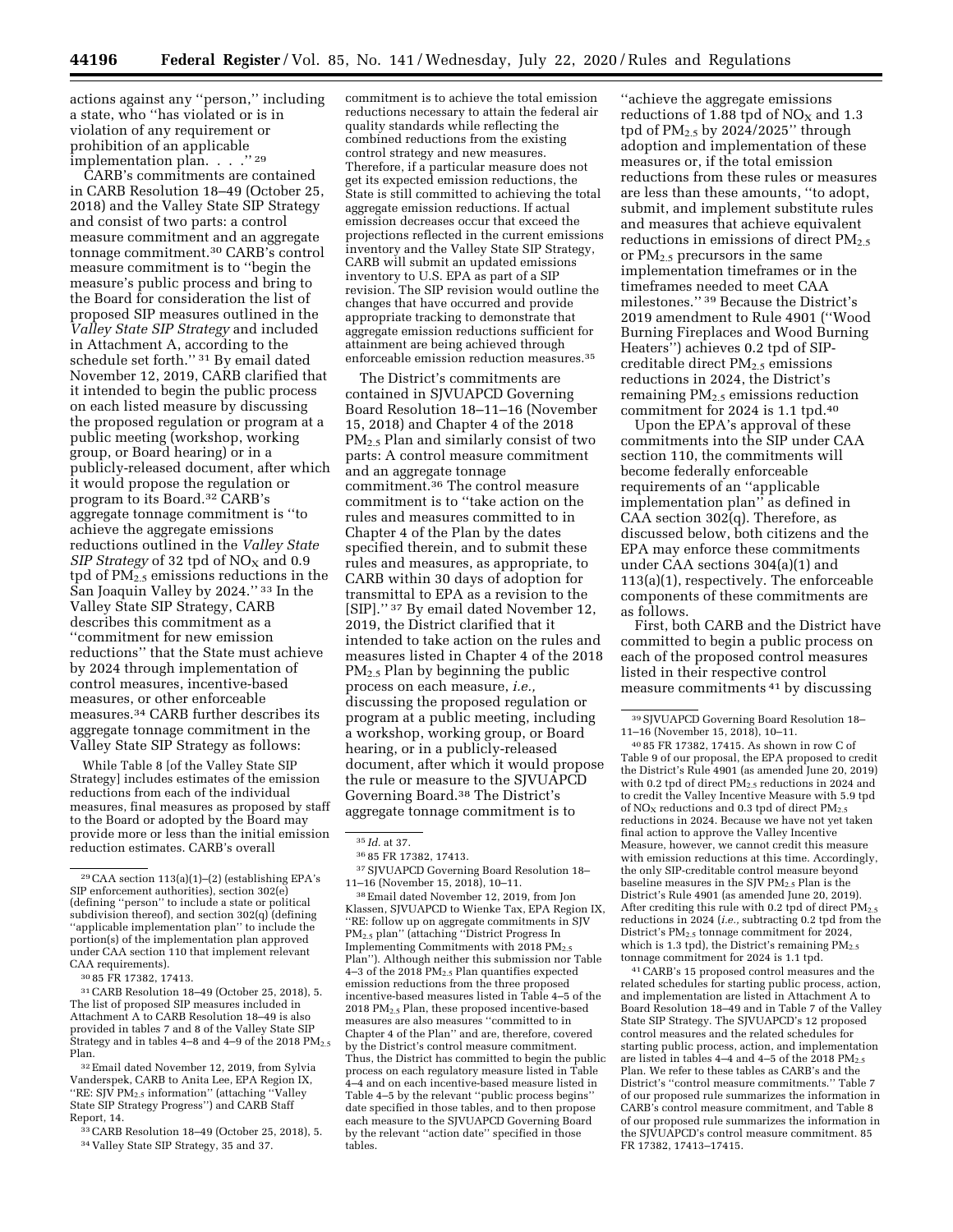the proposed regulation or program at a public meeting (workshop, working group, or Board hearing) or in a publicly-released document. If CARB fails to begin a public process on any of its 15 proposed control measures by the date specified under the ''public process begins'' column in its control measure commitment, that failure would constitute a violation of the SIP commitment. Likewise, if the District fails to begin a public process on any of its 12 proposed control measures by the date specified under the ''public process begins'' column in its control measure commitment, that failure would constitute a violation of the SIP commitment.

Second, both the State and District have committed to propose, to their respective boards, each of the control measures listed in their respective control measure commitments by specific dates. If CARB fails to propose to its Board any of its 15 proposed control measures by the relevant ''action'' date specified in its control measure commitment, that failure would constitute a violation of the SIP commitment. Likewise, if the District fails to propose to its Board any of its 12 proposed control measures by the relevant ''action'' date specified in its control measure commitment, that failure would constitute a violation of the SIP commitment.

Finally, both the State and District have committed to an aggregate tonnage commitment—*i.e.,* to ''achieve'' specific amounts of  $NO<sub>X</sub>$  and direct  $PM<sub>2.5</sub>$ emissions reductions in the San Joaquin Valley by 2024, through implementation of either the measures listed in their respective control measure commitments or appropriate substitute measures. Because the deadline for implementation of all control measures necessary for attainment in this plan is January 1, 2024,<sup>42</sup> we understand that both the State and District have committed to achieve the necessary emission reductions no later than January 1, 2024.<sup>43</sup> To "achieve" specified amounts of emissions reductions through implementation of control measures, a regulatory agency must require compliance with measures designed to accomplish such

reductions. To require such compliance by January 1, 2024, in turn, necessitates a sequence of regulatory actions well in advance of that date, ultimately leading to full adoption of measures that achieve the requisite amounts of emission reductions, following adequate public process.44 Thus, all of the rules and other control measures that CARB or the SJVUAPCD adopt to satisfy their respective tonnage commitments will be subject to state rulemaking processes through which the EPA and the public may track the agencies' progress in achieving the requisite emissions reductions in the years leading up to 2024 and before the December 31, 2024 attainment date.

CARB regularly informs the public of ways to participate in its rulemaking processes 45 and provides guidelines for accessing public records under the State Public Records Act.46 Should either CARB or the SJVUAPCD fail to commence, prior to January 1, 2024, rulemaking proceedings as necessary to require full implementation of (*i.e.,*  compliance with) measures achieving the required tonnages of emission reductions by January 1, 2024, CARB or the District would be in violation of its SIP commitment.47 CARB must also submit each adopted measure to the EPA for approval into the SIP, after which the EPA determines, through notice-and-comment rulemaking, whether to approve the measure under CAA section 110 and the appropriate amounts of SIP emission reduction credit to attribute to the measure, if approved.

These procedures mandated by the State and District commitments constitute a specific enforceable strategy

45See, *e.g.,* CARB's rulemaking schedules at *[https://ww2.arb.ca.gov/rulemaking-activity.](https://ww2.arb.ca.gov/rulemaking-activity)* 

46 ''Guidelines for Accessing Public Records,'' available at *[http://www.arb.ca.gov/html/pubrec](http://www.arb.ca.gov/html/pubrecsguidelines.htm) [sguidelines.htm.](http://www.arb.ca.gov/html/pubrecsguidelines.htm)* 

47Furthermore, if either agency fails to meet its commitments, the EPA could make a finding of failure to implement the SIP under CAA section 179(a), which starts an 18-month period for the State to correct the non-implementation before mandatory sanctions are imposed.

designed to bring the San Joaquin Valley into attainment of the  $PM_2$ , NAAQS by the end of 2024. The fact that CARB and the District may meet their SIP commitments by adopting measures that are not specifically identified in the SIP, or through one of several available techniques, does not render the requirement to achieve the aggregate emissions reductions unenforceable.48 For over 20 years, the EPA has approved aggregate tonnage commitments under which the state is required to achieve specified amounts of emission reductions through enforceable control measures to be adopted and implemented by a later date.<sup>49</sup>

For all of these reasons, we conclude that these enforceable commitments to adopt and implement additional control measures to achieve aggregate emission reductions on a fixed schedule are appropriate means, techniques, or schedules for compliance under sections 110(a)(2)(A) and 172(c)(6) of the Act.

*Comment 3:* NPCA states that approval of the aggregate commitments under the EPA's three-factor test is unreasonable, and that the EPA's

49See, *e.g.,* ''*[http://www.lexis.com/research/](http://www.lexis.com/research/buttonTFLink?_m=b8271650ac023d9ce93fab43ee478a8f&_xfercite=%3ccite%20cc%3d%22USA%22%3e%3c%21%5bCDATA%5b66%20FR%2057160%5d%5d%3e%3c%2fcite%3e&_butType=3&_butStat=2&_butNum=24&_butInline=1&_butinfo=%3ccite%20cc%3d%22USA%22%3e%3c%21%5bCDATA%5b62%20FR%201150%2cat%201187%5d%5d%3e%3c%2fcite%3e&_fmtstr=FULL&docnum=1&_startdoc=1&wchp=dGLbVzB-zSkAW&_md5=6d0b8c64e7cb22f330ae9f1798feea9b)  buttonTFLink?*\_*m=b8271650ac023d9ce93fab43ee4 78a8f&*\_*xfercite=%3ccite%20cc%3d%22USA% 22%3e%3c%21%5bCDATA%5b66%20FR% 2057160%5d%5d%3e%3c%2fcite%3e&*\_ *butType=3&*\_*butStat=2&*\_*butNum=24&*\_*butInline=1 &*\_*butinfo=%3ccite%20cc%3d%22USA%22% [3e%3c%21%5bCDATA%5b62%20FR%201150%](http://www.lexis.com/research/buttonTFLink?_m=b8271650ac023d9ce93fab43ee478a8f&_xfercite=%3ccite%20cc%3d%22USA%22%3e%3c%21%5bCDATA%5b66%20FR%2057160%5d%5d%3e%3c%2fcite%3e&_butType=3&_butStat=2&_butNum=24&_butInline=1&_butinfo=%3ccite%20cc%3d%22USA%22%3e%3c%21%5bCDATA%5b62%20FR%201150%2cat%201187%5d%5d%3e%3c%2fcite%3e&_fmtstr=FULL&docnum=1&_startdoc=1&wchp=dGLbVzB-zSkAW&_md5=6d0b8c64e7cb22f330ae9f1798feea9b) 2cat%201187%5d%5d%3e%3c%2fcite%3e&*\_ *fmtstr=FULL&docnum=1&*\_*startdoc=1&wchp=dGL bVzB-zSkAW&*\_*md5=6d0b8c64e7cb22f330ae9f1 [798feea9b](http://www.lexis.com/research/buttonTFLink?_m=b8271650ac023d9ce93fab43ee478a8f&_xfercite=%3ccite%20cc%3d%22USA%22%3e%3c%21%5bCDATA%5b66%20FR%2057160%5d%5d%3e%3c%2fcite%3e&_butType=3&_butStat=2&_butNum=24&_butInline=1&_butinfo=%3ccite%20cc%3d%22USA%22%3e%3c%21%5bCDATA%5b62%20FR%201150%2cat%201187%5d%5d%3e%3c%2fcite%3e&_fmtstr=FULL&docnum=1&_startdoc=1&wchp=dGLbVzB-zSkAW&_md5=6d0b8c64e7cb22f330ae9f1798feea9b)*'' 62 FR 1150, 1187 (Jan. 8, 1997) (approving ozone attainment demonstration for the South Coast Air Basin); ''*[http://www.lexis.com/](http://www.lexis.com/research/buttonTFLink?_m=b8271650ac023d9ce93fab43ee478a8f&_xfercite=%3ccite%20cc%3d%22USA%22%3e%3c%21%5bCDATA%5b66%20FR%2057160%5d%5d%3e%3c%2fcite%3e&_butType=3&_butStat=2&_butNum=25&_butInline=1&_butinfo=%3ccite%20cc%3d%22USA%22%3e%3c%21%5bCDATA%5b65%20FR%2018903%5d%5d%3e%3c%2fcite%3e&_fmtstr=FULL&docnum=1&_startdoc=1&wchp=dGLbVzB-zSkAW&_md5=6721a3f19a584849c189d2c9f3765afa)  research/buttonTFLink?*\_*m=b8271650ac023d9c e93fab43ee478a8f&*\_*[xfercite=%3ccite%20cc%](http://www.lexis.com/research/buttonTFLink?_m=b8271650ac023d9ce93fab43ee478a8f&_xfercite=%3ccite%20cc%3d%22USA%22%3e%3c%21%5bCDATA%5b66%20FR%2057160%5d%5d%3e%3c%2fcite%3e&_butType=3&_butStat=2&_butNum=25&_butInline=1&_butinfo=%3ccite%20cc%3d%22USA%22%3e%3c%21%5bCDATA%5b65%20FR%2018903%5d%5d%3e%3c%2fcite%3e&_fmtstr=FULL&docnum=1&_startdoc=1&wchp=dGLbVzB-zSkAW&_md5=6721a3f19a584849c189d2c9f3765afa) [3d%22USA%22%3e%3c%21%](http://www.lexis.com/research/buttonTFLink?_m=b8271650ac023d9ce93fab43ee478a8f&_xfercite=%3ccite%20cc%3d%22USA%22%3e%3c%21%5bCDATA%5b66%20FR%2057160%5d%5d%3e%3c%2fcite%3e&_butType=3&_butStat=2&_butNum=25&_butInline=1&_butinfo=%3ccite%20cc%3d%22USA%22%3e%3c%21%5bCDATA%5b65%20FR%2018903%5d%5d%3e%3c%2fcite%3e&_fmtstr=FULL&docnum=1&_startdoc=1&wchp=dGLbVzB-zSkAW&_md5=6721a3f19a584849c189d2c9f3765afa) [5bCDATA%5b66%20FR%2057160](http://www.lexis.com/research/buttonTFLink?_m=b8271650ac023d9ce93fab43ee478a8f&_xfercite=%3ccite%20cc%3d%22USA%22%3e%3c%21%5bCDATA%5b66%20FR%2057160%5d%5d%3e%3c%2fcite%3e&_butType=3&_butStat=2&_butNum=25&_butInline=1&_butinfo=%3ccite%20cc%3d%22USA%22%3e%3c%21%5bCDATA%5b65%20FR%2018903%5d%5d%3e%3c%2fcite%3e&_fmtstr=FULL&docnum=1&_startdoc=1&wchp=dGLbVzB-zSkAW&_md5=6721a3f19a584849c189d2c9f3765afa) %5d%5d%3e%3c%2fcite%3e&*\_*butType=3&*\_ *butStat=2&*\_*butNum=25&*\_*butInline=1&*\_*butinfo= %3ccite%20cc%3d%22USA%22%3e%3c [%21%5bCDATA%5b65%20FR%2018903%5d](http://www.lexis.com/research/buttonTFLink?_m=b8271650ac023d9ce93fab43ee478a8f&_xfercite=%3ccite%20cc%3d%22USA%22%3e%3c%21%5bCDATA%5b66%20FR%2057160%5d%5d%3e%3c%2fcite%3e&_butType=3&_butStat=2&_butNum=25&_butInline=1&_butinfo=%3ccite%20cc%3d%22USA%22%3e%3c%21%5bCDATA%5b65%20FR%2018903%5d%5d%3e%3c%2fcite%3e&_fmtstr=FULL&docnum=1&_startdoc=1&wchp=dGLbVzB-zSkAW&_md5=6721a3f19a584849c189d2c9f3765afa) %5d%3e%3c%2fcite%3e&*\_*fmtstr=FULL &docnum=1&*\_*startdoc=1&wchp=dGLbVzBzSkAW&*\_*md5=6721a3f19a584849c189d2c9f376 [5afa](http://www.lexis.com/research/buttonTFLink?_m=b8271650ac023d9ce93fab43ee478a8f&_xfercite=%3ccite%20cc%3d%22USA%22%3e%3c%21%5bCDATA%5b66%20FR%2057160%5d%5d%3e%3c%2fcite%3e&_butType=3&_butStat=2&_butNum=25&_butInline=1&_butinfo=%3ccite%20cc%3d%22USA%22%3e%3c%21%5bCDATA%5b65%20FR%2018903%5d%5d%3e%3c%2fcite%3e&_fmtstr=FULL&docnum=1&_startdoc=1&wchp=dGLbVzB-zSkAW&_md5=6721a3f19a584849c189d2c9f3765afa)*'' 65 FR 18903 (Apr. 10, 2000) (approving revisions to ozone attainment demonstration for the South Coast Air Basin); 66 FR 57160 (Nov. 14, 2001) (approving ozone attainment demonstration for Houston/Galveston, Texas); 67 FR 5170 (Feb. 4, 2002) (approving ozone attainment demonstration for New York); 69 FR 30005 (May 26, 2004) (approving  $PM_{10}$  attainment demonstration for San Joaquin Valley); and 76 FR 69896 (Nov. 9, 2011) (approving  $PM_{2.5}$  attainment demonstration for San Joaquin Valley).

<sup>42</sup> 40 CFR 51.1011(b)(5) (requiring implementation of all control measures needed for attainment as expeditiously as practicable and no later than the beginning of the year containing the applicable attainment date).

<sup>43</sup>This interpretation is consistent with CARB's statement in its resolution of adoption that ''CARB's mobile source reduction schedule for the Valley provides measures to be considered throughout the years with all emissions reductions in place by January 1, 2024.'' CARB Resolution 18–49 (October 25, 2018), 4.

<sup>44</sup>The California Administrative Procedure Act (Cal. Gov't Code, section 11340 *et seq.*) requires all state agencies to provide, at minimum, a 45-day opportunity to comment in writing, by fax, or email on any new or revised regulation, with limited exceptions. Cal. Gov't Code, section 11346.4. The 45-day opportunity to submit comments starts with publication in the California Regulatory Notice Register of a notice of proposed rulemaking, which must be posted on the rulemaking agency's website and mailed to ''every person who has filed a request for notice of regulatory actions with the state agency,'' among others. Id. For proposed regulations involving ''complex proposals'' or a large number of proposals, the state agency must involve the public in workshops or other public discussions well before the start of the formal rulemaking process. Cal. Gov't Code, section 11346.45.

<sup>48</sup>*Citizens for a Better Environment* v. *Deukmejian,* 731 F. Supp. 1448, 1454–59 (N.D. Cal.) (''the basic commitment to adopt and implement additional measures, should the identified conditions occur, constitutes a specific strategy, fully enforceable in a citizens action, although the exact contours of those measures are not spelled out''), modified, 746 F. Supp. 976 (1990) (holding state and district liable for failing to satisfy SIP commitment).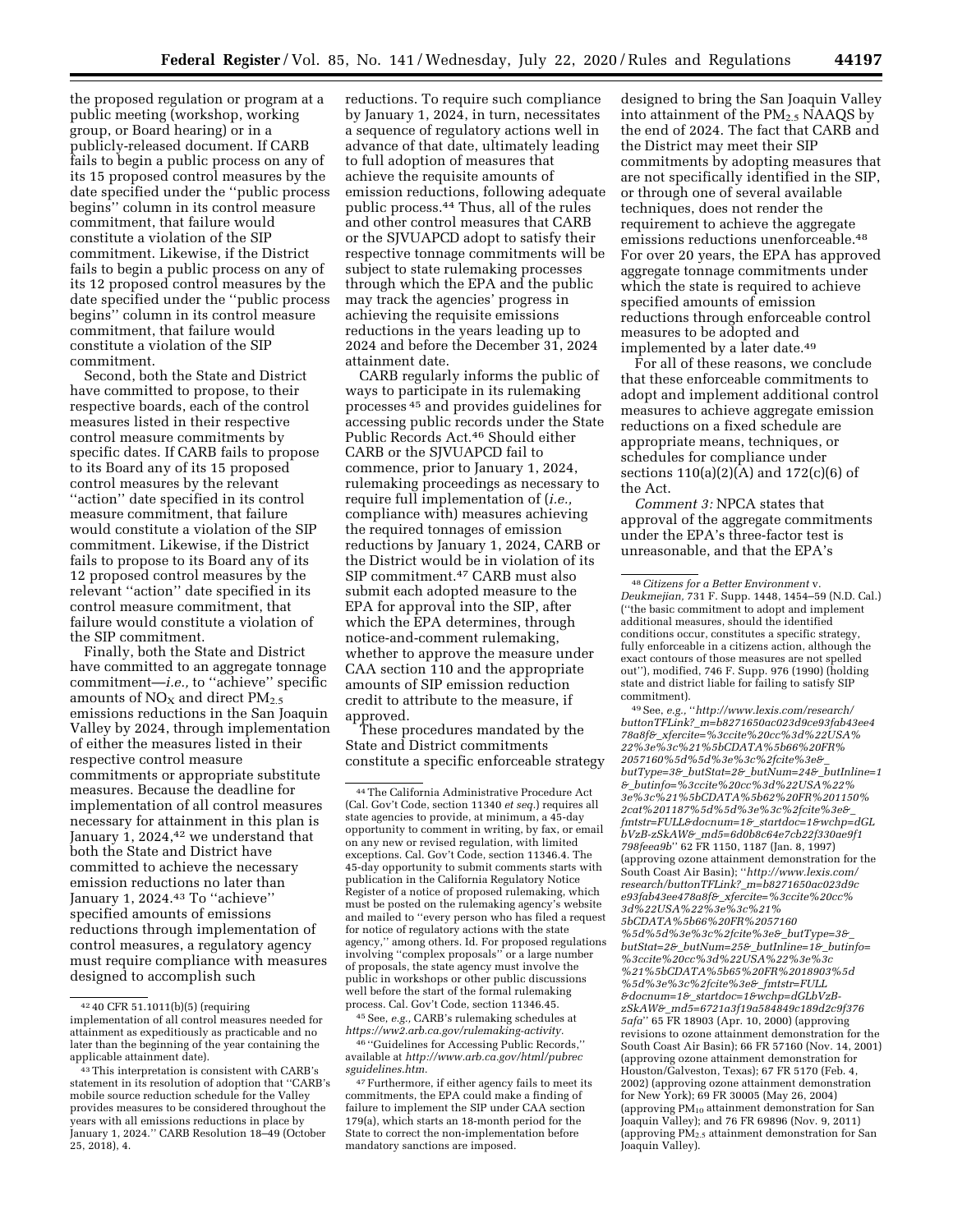analysis of these factors is conclusory and contrary to the record.

*Response 3:* For the reasons provided in Response 3.A through Response 3.C below, we disagree with the commenter's claim that our approval of the commitments in the Plan is unreasonable and that our analysis of the commitments under the three-factor test is unsupported.

*Comment 3.A:* With respect to the first factor, NPCA states that the EPA acknowledges that 13.8 percent (%) of the necessary  $NO<sub>x</sub>$  reductions and over a quarter of the necessary PM<sub>2.5</sub> reductions will supposedly come from these new aggregate commitments. NPCA asserts that the level of these commitments is unprecedented and far from ''limited,'' and that the EPA offers no record of support for its conclusion, pointing instead to the difficulty in identifying additional measures and suggesting that it is reasonable for the State and District to seek additional time to adopt the last increment of emission reductions. NPCA claims that the EPA's conclusion regarding the need for more time has nothing to do with whether the commitments represent a limited portion of the needed reductions. NPCA states that these percentages far exceed guidance on the use of voluntary measures, and that the ton per day levels of aggregate tonnage are beyond the levels of commitments approved in any prior SIP.

NPCA also states that the ''expectation that even larger tonnage reductions than have previously been approved in a SIP can magically be found is inconsistent with EPA's own conclusion that additional measures are more difficult to find,'' and that the EPA's conclusion is an admission that the State and District have not identified the necessary measures. NPCA states that, unlike plans for ozone, the CAA does not allow PM<sub>2.5</sub> plans to include this sort of ''black box'' that permits plans to put off identification of measures, and that the EPA's approval undermines the Act's basic planning requirements by suggesting that a plan need only include ''a blanket commitment to achieve necessary reductions, even if there is no identified path to actually doing so.''

*Response 3.A:* The commenters correctly note that the percentages of needed emission reductions that are addressed by the aggregate tonnage commitments in the SJV PM<sub>2.5</sub> Plan are higher than those we have approved in any prior SIP. We disagree, however, with NPCA's claim that the EPA's approval of these commitments ''undermines the Act's basic planning requirements'' and suggests that a plan

need only include ''a blanket commitment to achieve necessary reductions, even if there is no identified path to actually doing so.''

Our proposed rule stated that the emission reductions remaining as aggregate tonnage commitments in the Plan (after crediting Rule 4901 and the Valley Incentive Measure toward the attainment demonstration) would be 28 tpd of  $NO<sub>X</sub>$  emission reductions and 1.7 tpd of direct  $PM_{2.5}$  emission reductions, which equate to approximately 13.8% of the  $NO<sub>x</sub>$  reductions and 26.6% of the direct PM2.5 reductions needed to attain the 2006 PM2.5 NAAQS in the San Joaquin Valley by the end of 2024.50 Because the EPA has not yet taken final action to approve the Valley Incentive Measure, however, we cannot credit this measure with emission reductions at this time and have added the  $NO<sub>X</sub>$  and direct PM<sub>2.5</sub> reductions attributed to this measure back to the aggregate tonnage commitments. Thus, the emission reductions remaining as aggregate tonnage commitments are now 33.9 tpd of  $NO<sub>x</sub>$  emission reductions and 2.0 tpd of direct  $PM_{2.5}$  emission reductions, which equate to approximately 16.8% of the  $NO<sub>x</sub>$  reductions and 31.3% of the direct PM<sub>2.5</sub> reductions necessary for attainment. See Table 1 in section III of this final rule.

Whether a particular aggregate tonnage commitment constitutes a ''limited'' portion of the required emission reductions is a question that the EPA must evaluate in light of the facts and circumstances of the nonattainment area at issue. Given the nature of the PM<sub>2.5</sub> challenge in the San Joaquin Valley, the significant reductions in  $NO<sub>X</sub>$  and direct  $PM<sub>2.5</sub>$ emission levels achieved through implementation of baseline measures over the past several decades, and the difficulty of identifying additional control measures that are feasible for implementation in the area, we find it reasonable for the State and District to seek additional time to adopt the last increment of emission reductions necessary for attainment by 2024.51 Therefore, we find that the aggregate tonnage commitments in the Plan constitute a limited portion of the required control strategy for the 2006 PM2.5 NAAQS in the San Joaquin Valley

51 85 FR 17382, 17416.

and that the first factor of our threefactor test is met.

NPCA's statement that ''the Plan's aggregate commitments far exceed guidance on the use of voluntary measures'' appears to be in reference to the EPA's longstanding guidance recommending certain presumptive limits on the amounts of emission reductions from voluntary and other nontraditional (*e.g.,* incentive-based) measures that may be credited in a SIP.52 For example, the EPA has recommended that SIPs rely on voluntary mobile source emission reduction programs for no more than three percent of the total projected future year emission reductions required to attain the relevant NAAQS, except where the state provides a ''clear and convincing justification'' for a higher limit.<sup>53</sup> These guidance documents and the presumptive limits discussed therein do not apply to our evaluation of the enforceable commitments in the SJV  $PM_{2.5}$  Plan because the commitments are not voluntary or incentive-based measures. Although our proposed rule discusses one incentive-based measure (the Valley Incentive Measure) as a component of the attainment demonstration in the Plan,54 we have not yet taken final action on the Valley Incentive Measure and are not considering it as part of our final action on the SJV  $PM_{2.5}$  Plan. Thus, the SJV PM2.5 Plan does not rely on any voluntary or incentive-based measure to achieve emission reductions necessary for attainment, and the EPA's guidance documents on the use of voluntary measures in SIPs therefore do not apply to this action.

To the extent NPCA intended to argue that the EPA's presumptive limits on use of voluntary measures in SIPs should apply to our evaluation because of the extent to which CARB anticipates fulfilling its tonnage commitments through adoption and implementation of incentive-based measures, we disagree. As explained in Response 1

<sup>50</sup> 85 FR 17382, 17415 (Table 9). As shown in row C of Table 9 of our proposal, the EPA proposed to credit the District's Rule 4901 (as amended June 20, 2019) with 0.2 tpd of direct  $PM_{2.5}$  reductions in 2024 and to credit the Valley Incentive Measure with 5.9 tpd of  $NO<sub>x</sub>$  reductions and 0.3 tpd of direct PM2.5 reductions in 2024.

<sup>52</sup> 85 FR 17382, 17412 (describing EPA guidance on SIP credit for voluntary measures).

<sup>53</sup>EPA, ''Guidance on Incorporating Voluntary Mobile Source Emission Reduction Programs in State Implementation Plans (SIPs),'' October 24, 1997, 5; EPA, ''Incorporating Emerging and Voluntary Measure in a State Implementation Plan (SIP),'' October 4, 2004, 9; EPA, ''Guidance on Incorporating Bundled Measures in a State Implementation Plan,'' August 16, 2005, 8, n. 6; and EPA, ''Diesel Retrofits: Quantifying and Using Their Emission Benefits in SIPs and Conformity: Guidance for State and Local Air and Transportation Agencies,'' March 2018, 12.

<sup>54</sup> 85 FR 17382, 17412–17413 (discussing justification for SJV P $M_{2.5}$  Plan's reliance on Valley Incentive Measure) and 85 FR 16588 (March 24, 2020) (proposed rule to approve Valley Incentive Measure).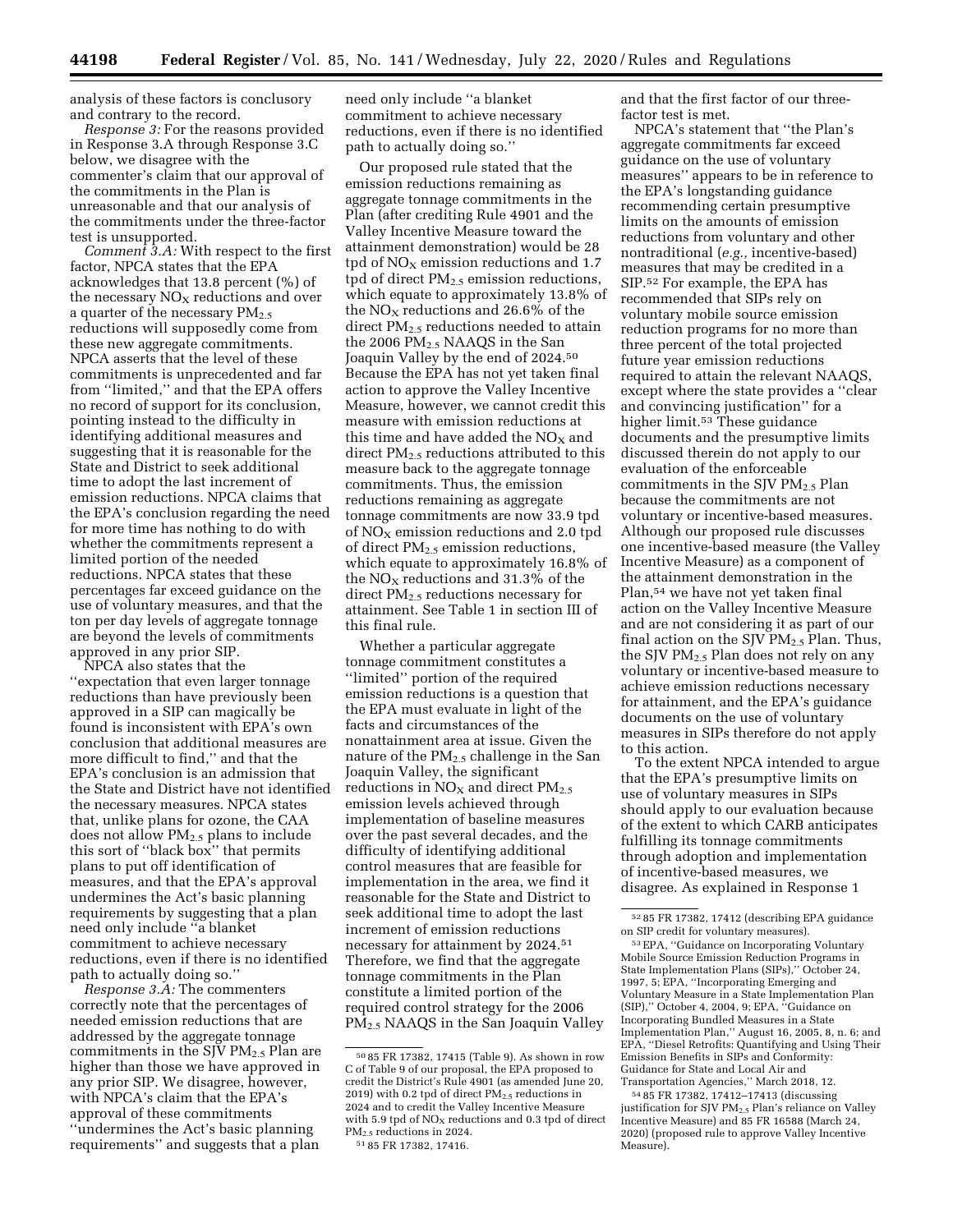and Response 2, although the Valley State SIP Strategy indicates that CARB anticipates achieving 23 tpd of the necessary  $NO<sub>x</sub>$  emission reductions and 0.8 tpd of the necessary  $PM_{2.5}$  emissions reductions through implementation of the incentive-based measures listed in Table 8 of the Valley State SIP Strategy,55 CARB has not specifically committed to adopt any of these listed measures and may ultimately achieve the required emission reductions through adoption and implementation of other enforceable control measures. Thus, the SJV  $PM_{2.5}$  Plan does not specifically rely on any voluntary or incentive-based measure to achieve emission reductions necessary for attainment. If and when CARB submits to the EPA a voluntary or incentivebased measure to achieve a portion of its aggregate tonnage commitments in the SJV PM2.5 Plan, the EPA will evaluate the submitted measure in accordance with the applicable CAA requirements as interpreted in EPA guidance and will take action on it following notice and comment rulemaking. We encourage NPCA to participate in any such rulemaking and to submit its comments on the applicability of the EPA's presumptive limits at that time.

NPCA's claim that the CAA does not allow  $PM_{2.5}$  plans to include a "'black box' that permits plans to put off identification of measures'' appears to be in reference to the provisions in CAA section 182(e)(5) that allow the EPA to approve, for extreme ozone nonattainment areas, plan provisions that ''anticipate development of new control techniques or improvement of existing control technologies.'' This provision, often referred to as the ''black box'' or ''new technology'' provision of the Act, applies only to ozone nonattainment areas classified as ''extreme'' nonattainment under subpart 2 of part D, title I of the Act. Although we agree with NPCA's assertion that the CAA does not contain an analogous provision for PM<sub>2.5</sub> nonattainment area plans, we disagree with NPCA's suggestion that the CAA prohibits states from including provisions in  $PM_{2.5}$ nonattainment area plans that anticipate adoption and implementation of necessary control measures at a later date. The inclusion of the new technology provision in section 182(e)(5), applicable for different purposes in extreme ozone nonattainment areas, does not preclude the authority of the Agency to approve appropriately structured enforceable

commitments for purposes of  $PM<sub>2.5</sub>$ nonattainment area plans. As we explained in our proposed rule, sections 110(a)(2)(A) and 172(c)(6) of the CAA allow for approval of enforceable commitments that are limited in scope where circumstances exist that warrant the use of such commitments in place of adopted measures.56 Courts have confirmed that the agency has this authority.57

Finally, we disagree with NPCA's claim that the Plan's aggregate commitment is a ''blanket commitment to achieve necessary reductions'' with no identified path to fulfill it. As explained in Response 2, both CARB and the SJVUAPCD have submitted specific control measure commitments 58 in addition to aggregate tonnage commitments, all of which necessitate a sequence of regulatory actions ultimately leading to full adoption of measures that achieve the requisite amounts of emission reductions by January 1, 2024, following adequate public process. These procedures mandated by the State and District commitments constitute a specific enforceable strategy designed to bring the San Joaquin Valley into attainment of the PM<sub>2.5</sub> NAAQS by the end of 2024. See Response 2.

*Comment 3.B:* NPCA asserts that the EPA's analysis of the second factor regarding the State's capacity to fulfill its commitments is unreasonable. According to NPCA, the bulk of the EPA's discussion focuses on the progress to adopt the identified control measures, while the bulk of the commitment strategy relies on incentives to achieve voluntary turnover in specified categories of mobile sources. NPCA asserts that, for the EPA to conclude that the State is capable of fulfilling its commitment, the EPA must

<sup>57</sup> The Fifth Circuit Court of Appeals upheld the EPA's interpretation of CAA sections  $110(a)(2)(A)$ and  $172(c)(6)$  and the Agency's use and application of the three factor test in approving enforceable commitments in the 1-hour ozone SIP for Houston-Galveston. *BCCA Appeal Group et al.* v. *EPA et al.,*  355 F.3d 817 (5th Cir. 2003). More recently, the Ninth Circuit Court of Appeals upheld the EPA's approval of enforceable commitments in ozone and PM2.5 SIPs for the San Joaquin Valley, based on the same three factor test. Committee for a *Better Arvin, et al.* v. *EPA,* 786 F.3d 1169 (9th Cir. 2015).

58Together, CARB's and the District's control measure commitments identify a total of 21 regulatory measures (12 for mobile sources and nine for stationary sources) and six incentive-based measures (three each for mobile and stationary sources) that the agencies must develop and propose to their respective boards on a fixed schedule. See Response 2.

conclude that this incentive-dependent strategy is reasonable. NPCA states that for this strategy to work, CARB and the District must first be able to find the necessary funding, must then be able to use that money to achieve the level of turnover described, and finally must demonstrate that the specified level of turnover will result in the emission reductions anticipated. NPCA claims that the EPA cannot reasonably conclude that the State is capable of achieving any of this.

According to NPCA, the EPA acknowledges that the Plan identifies a total funding need of \$5 billion (including \$3.3 billion for heavy-duty trucks and buses and \$1.4 billion for agricultural equipment) and characterizes the various funding programs as ''well-funded'' but provides no analysis of how these programs line up with the funding need, or any assessment of whether the State is capable of fulfilling the targets. NPCA claims that the 2018 CARB Staff Report shows incentive funding streams providing roughly \$350 million per year over the next seven years, far below the roughly \$850 million per year needed, and that the gap between what CARB and the District asked for in incentives and what they are likely to receive is on track to grow to billions of dollars short of what the Plan specifies is needed for the San Joaquin Valley to attain the NAAQS by 2024. NPCA asserts that CARB offers no strategy for making up that shortfall, and that the shortfall has only grown over time.

Moreover, NPCA claims, in light of the current COVID–19 crisis and anticipated economic fallout, the California Legislature will likely have significantly less funding available over the next five years due to funding shortfalls in CARB's greenhouse gas reduction fund (GGRF), general budget, and other sources that these incentive grant programs rely upon. NPCA argues that, because there is no reason to think that all new sources of funding would go to the San Joaquin Valley, the EPA must explain why it is reasonable to believe that CARB is capable of finding an additional \$1.3 billion per year in new incentive funding—nearly three times as much as currently achieved by CARB's existing programs.

Citing the EPA's reference to a September 2019 CARB meeting at which incentive funding shortfalls were discussed, NPCA claims that the EPA ''suggests that the Board's recommendation to develop a 'Plan B' is evidence that CARB is capable of fulfilling its commitment.'' But according to NPCA, this Board meeting is ''evidence of the recognition that the

<sup>55</sup> Valley State SIP Strategy, 38 (Table 8) (identifying expected emission reductions from proposed State measures).

<sup>56</sup> 85 FR 17382, 17416 (noting that the express allowance in CAA sections 110(a)(2)(A) and 172(c)(6) for ''schedules and timetables'' demonstrates that Congress understood that all required controls might not have to be in place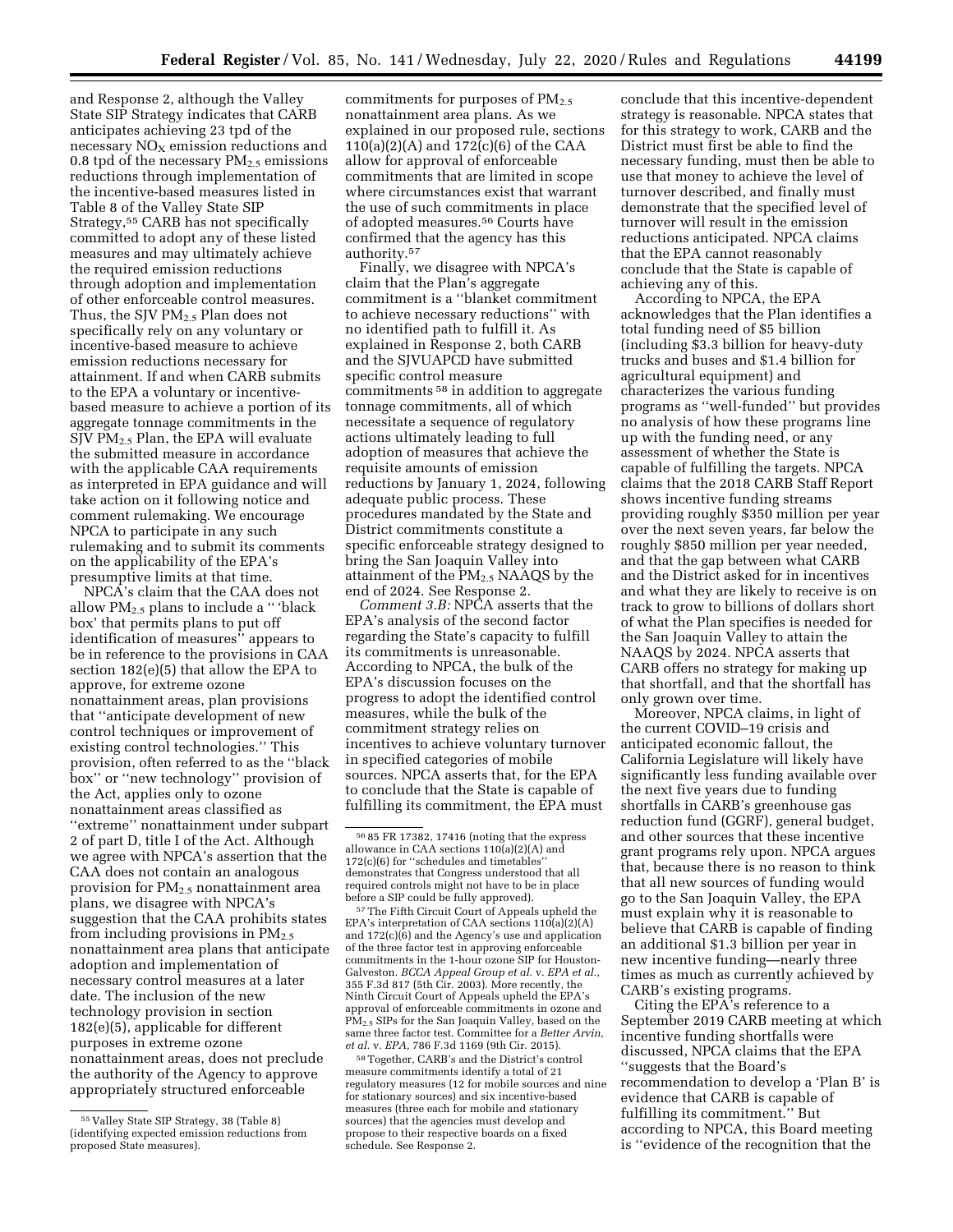strategy outlined in the Plan is already failing and will not work,'' and the EPA can point to no new plan that came out of the Board's directive to staff. NPCA also states that neither CARB nor the District have held or scheduled any workshops to ''discuss additional reduction opportunities'' despite Board direction to do so. NPCA claims that the EPA proposes to approve a Plan that has no strategy that the State is capable of fulfilling.

NPCA asserts that the scale of voluntary replacement that CARB's commitment assumes is equally absurd. For example, NPCA claims, CARB's plan is to use \$3.3 billion over six years (2019–2024) to achieve 10 tpd of  $NO<sub>X</sub>$ reductions from the accelerated turnover of trucks and buses, and the Plan suggests incentives will replace 33,000 heavy-duty vehicles with newer technologies to achieve that level of emission reductions. NPCA claims that this means over a dozen truck owners per day, every day for the next seven years, will voluntarily choose to retire their trucks and replace them with advanced technology. If thousands of pieces of agricultural and other off-road equipment are also replaced every year, NPCA claims, it is not even clear that the agencies could process this many applications. According to NPCA, over the entire life of the Proposition 1B program and the District's Truck Voucher Program, the District has replaced 4,500 trucks (roughly 300 per year, or less than one per day). NPCA asserts that the ''best year'' for South Coast's passenger vehicle scrappage program was 2,600 vehicles. NPCA states that the EPA ''should have at least compared these numbers to truck population numbers and turnover rates in the Valley to see if an additional 15,000 trucks per year is plausible,'' and that the EPA needs to provide a rational basis for concluding that CARB can fulfill its strategy for achieving this level of voluntary turnover, even if it obtained the necessary funding.

According to NPCA, the District has a demonstrated track record of failing to use funds to achieve emissions reduction commitments. Citing a 2015 Environmental Impact Report for Kern County's revised oil and gas ordinance and an accompanying agreement signed by the county and District, NPCA states that the District received almost \$89 million in fee monies to be spent on pollution reduction projects intended to compensate for otherwise unregulated oil and gas emissions but that the District has struggled to spend these funds, and that its shortfalls in spending and encumbrances have left the District with ending unencumbered balances of

more than \$6.4 million for 2017, \$13.6 million for 2018, and \$48 million for 2019. NPCA asserts that these shortfalls in spending mean that air pollution from new oil and gas drilling is increasing unabated and worsening air quality.

Finally, NPCA states that CARB and the District have been using incentive money for years to replace old mobile sources, and that as turnover occurs, the remaining mobile sources are cleaner and cleaner and emission reductions achieved by additional turnovers become smaller and smaller per vehicle. NPCA claims that the EPA ''needs to provide some analysis showing that the targeted level of turnover can fulfill the aggregate emission reductions assuming lower marginal reductions and higher marginal costs.''

*Response 3.B:* We disagree with NPCA's claim that the EPA has no reasonable basis for finding CARB capable of fulfilling its commitments.

First, both the State and District have made substantial progress in developing and adopting the regulatory measures listed in their respective control measure commitments. The SIV  $PM_2$  5 Plan indicates that CARB and the SJVUAPCD anticipate achieving approximately 32% of their combined aggregate tonnage commitments for  $NO<sub>x</sub>$ reductions and 52% of their combined aggregate tonnage commitments for direct PM2.5 reductions through adoption and implementation of regulatory control measures.59 As we explained in the proposed rule, CARB has adopted or begun the public process on all but one of the 12 regulatory control measures listed in its control measure commitment, and the District has adopted or begun the public process on six of the nine regulatory measures listed in its control measure commitment.60 The substantial progress that both agencies have made in the regulatory processes that they have committed to undertake, for purposes of

60 85 FR 17382, 17416–17417.

achieving a sizable portion of the aggregate tonnage commitments in the Plan (*i.e.*, 30 and 52% of the  $NO<sub>X</sub>$  and PM<sub>2.5</sub> reductions, respectively), supports our conclusion that the State and District are capable of fulfilling their respective commitments.

Second, CARB has also made significant progress in developing and implementing the Valley Incentive Measure, one of three incentive-based measures listed in its control measure commitment.61 CARB adopted and submitted the Valley Incentive Measure to the EPA in February 2020, consistent with the 2020 ''action'' date specified in its control measure commitment, and the EPA proposed to approve this measure into the SIP on March 24, 2020.62 CARB's SIP submission for the Valley Incentive Measure indicates that the identified incentive projects, most of which have already been funded and are currently being implemented, would achieve a total of 5.9 tpd of  $NO_X$ emission reductions and 0.3 tpd of PM2.5 emission reductions in the San Joaquin Valley by 2024.63 Although the EPA has not yet taken final action to approve this measure, CARB's timely adoption and submission of this measure, together with extensive documentation to address the CAA's requirements for crediting incentivebased measures in a SIP, supports our conclusion that the State is capable of adopting and implementing incentivebased measures to achieve its aggregate tonnage commitments.

Third, the Plan's identified funding need of \$5 billion (including \$3.3 billion for heavy-duty trucks and buses and \$1.4 billion for agricultural equipment) to incentivize the necessary level of vehicle and equipment turnover represents a projection of the potential amount of incentive funds needed to achieve the aggregate tonnage commitments, and is not necessarily the amount that will ultimately be required. For example, as explained below, it is possible that the agricultural equipment replacement projects could be implemented with less funding than stated in the Plan. Based on information about the cost of agricultural equipment replacement projects provided in CARB's SIP submission for the Valley Incentive Measure, the EPA developed alternative estimates of the additional funding necessary to implement

<sup>59</sup>The Valley State SIP Strategy indicates that CARB anticipates achieving 9 tpd of its 32 tpd  $NO<sub>x</sub>$ emission reduction commitment and 0.1 tpd of its 0.9 tpd  $PM<sub>2.5</sub>$  emission reduction commitment through adoption and implementation of regulatory control measures (Valley State SIP Strategy, 38 (Table 8), and the 2018  $\text{PM}_2$ , Plan indicates that the SJVUAPCD anticipates achieving all or most of its 1.9 tpd  $NO<sub>x</sub>$  emission reduction commitment and 0.94 tpd of its 1.1 tpd  $PM_{2.5}$  emission reduction commitment through adoption and implementation of regulatory control measures (2018 PM2.5 Plan, 4– 12 (Table 4–3) and 2019 Rule 4901 Staff Report). Thus, the total  $NO<sub>x</sub>$  tonnage attributed to regulatory measures is 10.9 tpd of the 33.9 tpd aggregate commitment (approximately 32%), and the total PM2.5 tonnage attributed to regulatory measures is 1.04 tpd of the 2.0 tpd aggregate commitment (approximately 52%).

<sup>61</sup> Valley State SIP Strategy, 36, 38 (tables 7 and 8).

<sup>62</sup> 85 FR 16588 (March 24, 2020).

<sup>63</sup>EPA, ''Technical Support Document for EPA's Rulemaking for the California State Implementation Plan, California Air Resources Board Resolution 19– 26, San Joaquin Valley Agricultural Equipment Incentive Measure,'' February 2020.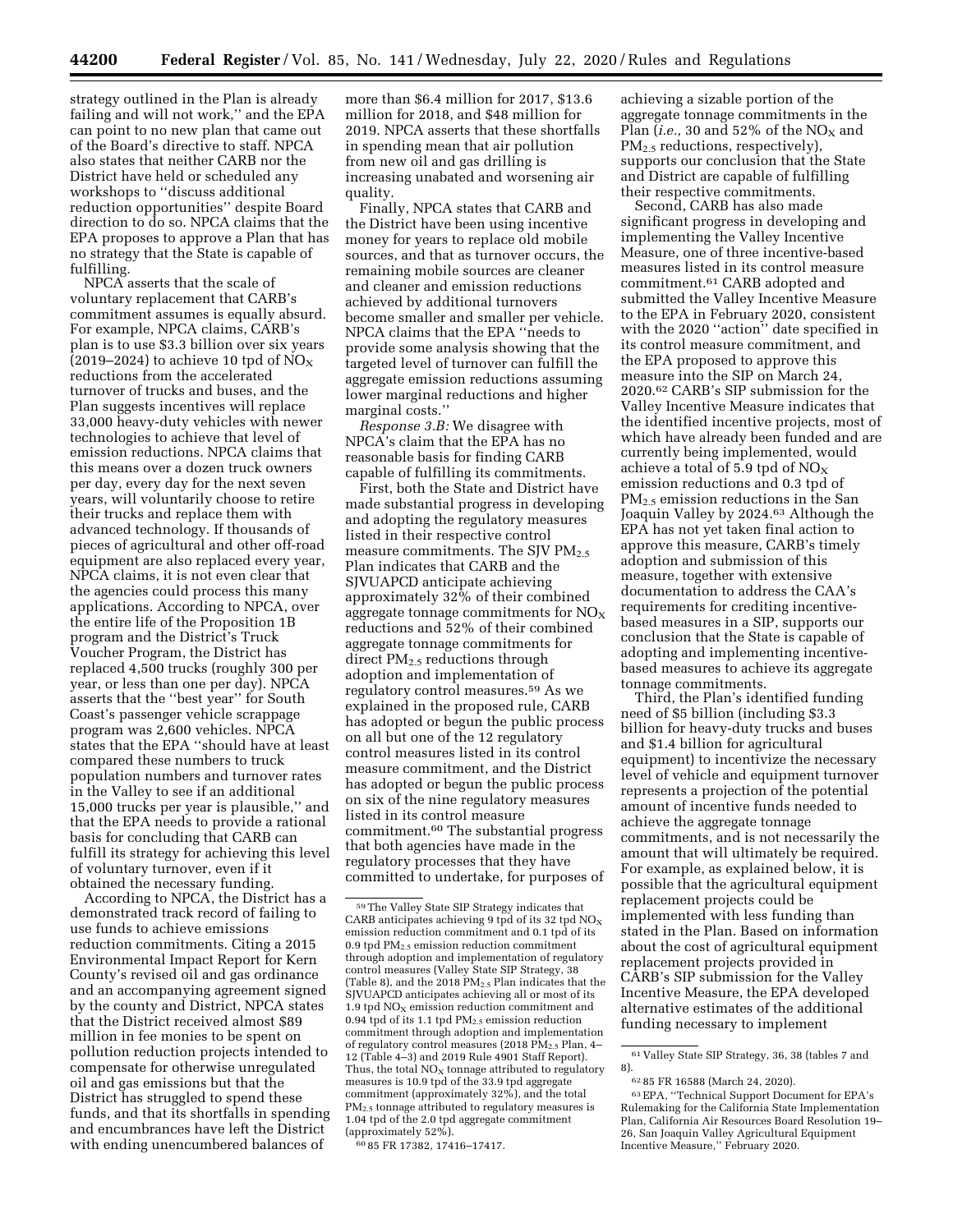additional agricultural equipment replacement projects in the San Joaquin Valley. Specifically, based on the amounts of incentive funds secured or disbursed to implement the projects identified in the Valley Incentive Measure (a total of approximately \$328 million) and emission reductions summed from those projects, we calculated the average cost-effectiveness values for 1) projects that have already been fully funded and 2) all projects relied upon in the Valley Incentive Measure.64 We then used the average cost-effectiveness values to estimate a range of total incentive funds that could achieve an additional 5.1 tpd of  $NO_X$ reductions and  $0.5$  tpd of direct  $PM_{2.5}$ reductions from agricultural equipment replacement projects (*i.e.,* the additional reductions necessary to achieve the total emission reductions attributed to CARB's proposed ''Accelerated Turnover of Agricultural Equipment'' measure).65

These calculations resulted in a low estimate of \$480 million and a high estimate of \$547 million to achieve both an additional 5.1 tpd of  $NO<sub>x</sub>$  reductions and an additional  $0.5$  tpd of direct  $PM_{2.5}$ reductions from CARB's proposed ''Accelerated Turnover of Agricultural Equipment'' measure,66 both significantly less than the approximately \$1 billion identified in the Plan as necessary to achieve these remaining emission reductions.67

 $^{65}\rm{The}$  SJV  $\rm{PM}_{2.5}$  Plan indicates that, in addition to the 5.9 tpd of  $NO<sub>x</sub>$  reductions and 0.3 tpd of PM2.5 reductions to be achieved by the Valley Incentive Measure, CARB anticipates achieving an additional 5.1 tpd of  $NO<sub>x</sub>$  reductions and 0.5 tpd of PM2.5 reductions from other agricultural equipment replacement measures in the San Joaquin Valley. Valley State SIP Strategy, 38 (Table 8) (identifying a total of 11 tpd  $NO<sub>x</sub>$  reductions and 0.8 tpd  $\widetilde{PM}_{2.5}$  reductions to be achieved by ''Accelerated Turnover of Agricultural Equipment'').

66EPA Cost-Effectiveness Memo, 6 (Table 4). The higher funding estimates for PM<sub>2.5</sub> reductions would be adequate to also achieve the identified  $NO<sub>x</sub>$  reductions, for which the EPA calculated significantly lower cost-effectiveness values and funding needs.

 $67$  The 2018 PM<sub>2.5</sub> Plan identifies a total of \$1.4  $\,$ billion in funding needed to implement the ''Accelerated Turnover of Agricultural Equipment'' measure. 2018 PM2.5 Plan, App. E, Table E–4 (page E–22). Because CARB has already secured \$328 million in incentive funds to implement the Valley Incentive Measure, which is expected to achieve 5.9 of the 11 tpd of  $NO<sub>x</sub>$  reductions and 0.3 of the 0.8 tpd PM2.5 reductions attributed to the ''Accelerated Turnover of Agricultural Equipment'' measure, the remaining amount of incentive funds that the Plan

Although our calculations are based on a number of assumptions that may differ from those used by CARB and the District in the SJV  $PM_{2.5}$  Plan, they provide some indication that the emission reductions attributed in the Plan to agricultural equipment replacement projects may be achievable with less than \$1.4 billion in incentive funds and, by extension, that the emission reductions attributed to all of the incentive-based measures in the Plan may be achievable with less than \$5 billion.

CARB's Staff Report for the SJV  $PM_{2.5}$ Plan indicates that, of the \$5 billion estimated to be necessary from 2019 to 2024 to achieve the needed emission reductions identified in the Plan, over \$2 billion is "identified or anticipated" (\$338 million each year from 2019 to 2024), leaving a total ''incentive funding gap'' of approximately \$2.6 billion over the 2019–2024 period.68 That is, the Plan indicates that over 40% of the needed incentive funds are identified or anticipated, leaving a ''funding gap'' of less than 60% of the needed funds. If we assume a 60% funding gap would result in a failure to achieve 60% of the emission reductions that the Plan attributes to CARB's incentive-based measures (23 tpd  $NO<sub>x</sub>$  reductions and 0.8 tpd  $PM_{2.5}$  reductions),<sup>69</sup> the funding gap would result in emission reduction shortfalls of approximately 13.8 tpd for  $NO<sub>X</sub>$  and 0.5 tpd for  $PM<sub>2.5</sub>$ , which equate to approximately 7% of the total  $NO_X$ reductions and 8% of the total  $PM_{2.5}$ reductions necessary for attainment.70 We believe it is reasonable to provide the State and District additional time to identify the specific measures that will achieve these amounts of reductions.

Fifth, we disagree with NPCA's suggestion that anticipated economic constraints render the State unable to achieve its tonnage commitments and its claim that the EPA must explain ''why it is reasonable to believe that CARB is capable of finding an additional \$1.3 billion per year in new incentive funding'' in order to find that CARB is capable of fulfilling its commitments. Although it is possible that CARB and the District will have

69 Valley State SIP Strategy, 38 (Table 8).

significantly less funding available over the next several years to implement the incentive-based measures identified in the Plan, it is also possible that the State and District will achieve their respective aggregate tonnage commitments with less than \$5 billion in incentive funds, as suggested by our alternative estimates of the cost-effectiveness and estimated funding needs for additional agricultural equipment replacement projects. Neither CARB nor the District has committed to secure \$5 billion in funding for its incentive programs, nor does the Plan establish definitively that this amount is necessary to achieve the identified tonnage commitments. For example, CARB and the District may be able to fulfill a substantial portion of their aggregate tonnage commitments through other measures not identified in the SJV PM2.5 Plan, in lieu of or in addition to the identified incentive programs. Although the Valley State SIP Strategy indicates that CARB *anticipates*  achieving 23 tpd of the necessary  $NO<sub>x</sub>$ emission reductions (68% of the total 33.9 tpd  $NO<sub>X</sub>$  commitment from both agencies) and 0.8 tpd of the necessary PM2.5 emissions reductions (40% of the total 2.0 tpd PM2.5 commitment from both agencies) through implementation of the incentive-based measures listed in CARB's control measure commitment,71 CARB has not specifically committed to adopt any of these listed measures and may ultimately satisfy its tonnage commitments through adoption and implementation of other enforceable control measures. See Response 1 and Response 2. Indeed, CARB has recently fulfilled the aggregate tonnage commitments in a previous plan to provide for attainment of the 1997  $PM_{2.5}$ NAAQS in the San Joaquin Valley, in part through adoption and implementation of both regulatory and incentive-based control measures not specifically identified in the approved attainment plan.72

CARB has identified a number of potential additional State measures on which it intends to begin public rule development processes this year, including a Tier 5 off-road diesel engine standard, a ''state green contracting'' measure, a "reduction in growth of single-occupancy vehicle travel'' measure, and a locomotive emission reduction measure.73 In addition, as

<sup>64</sup>Memorandum dated June 22, 2020, from Rebecca Newhouse, EPA Region IX, Air and Radiation Division, Rules Office to docket number EPA–R09–OAR–2019–0318, Subject: ''Costeffectiveness of Emission Reductions from the Valley Incentive Measure and Estimated Future Funding Needs for Additional Agricultural Equipment Replacements'' (''EPA Cost-Effectiveness Memo'').

identifies as needed to fully implement this measure (*i.e.*, to achieve the remaining 5.1 tpd  $\mathrm{NO}_\mathrm{X}$ reductions and  $0.5$  tpd  $PM<sub>2.5</sub>$  reductions) is approximately \$1.07 billion.

<sup>68</sup>CARB, ''Staff Report, Review of the San Joaquin Valley 2018 Plan for the 1997, 2006, and 2012  $\tilde{\text{PM}}_{2.5}$ Standards,'' release date December 21, 2018 (''CARB Staff Report''), 27 (Table 9).

<sup>70</sup> 2018 PM2.5 Plan, App. H, Table H–6 (identifying totals of 202.2 tpd  $NO<sub>x</sub>$  reductions and 6.4 tpd  $\overline{PM_{2.5}}$  reductions necessary for attainment of the 2006 PM2.5 NAAQS in the San Joaquin Valley by December 31,2024).

<sup>71</sup> Valley State SIP Strategy, 36, 38 (tables 7 and 8).

<sup>72</sup> 85 FR 17382, 17406–17407. See also, the EPA's General Evaluation TSD, 3–12.

<sup>73</sup>Email dated November 12, 2019, from Sylvia Vanderspek, CARB to Anita Lee, EPA Region IX, Continued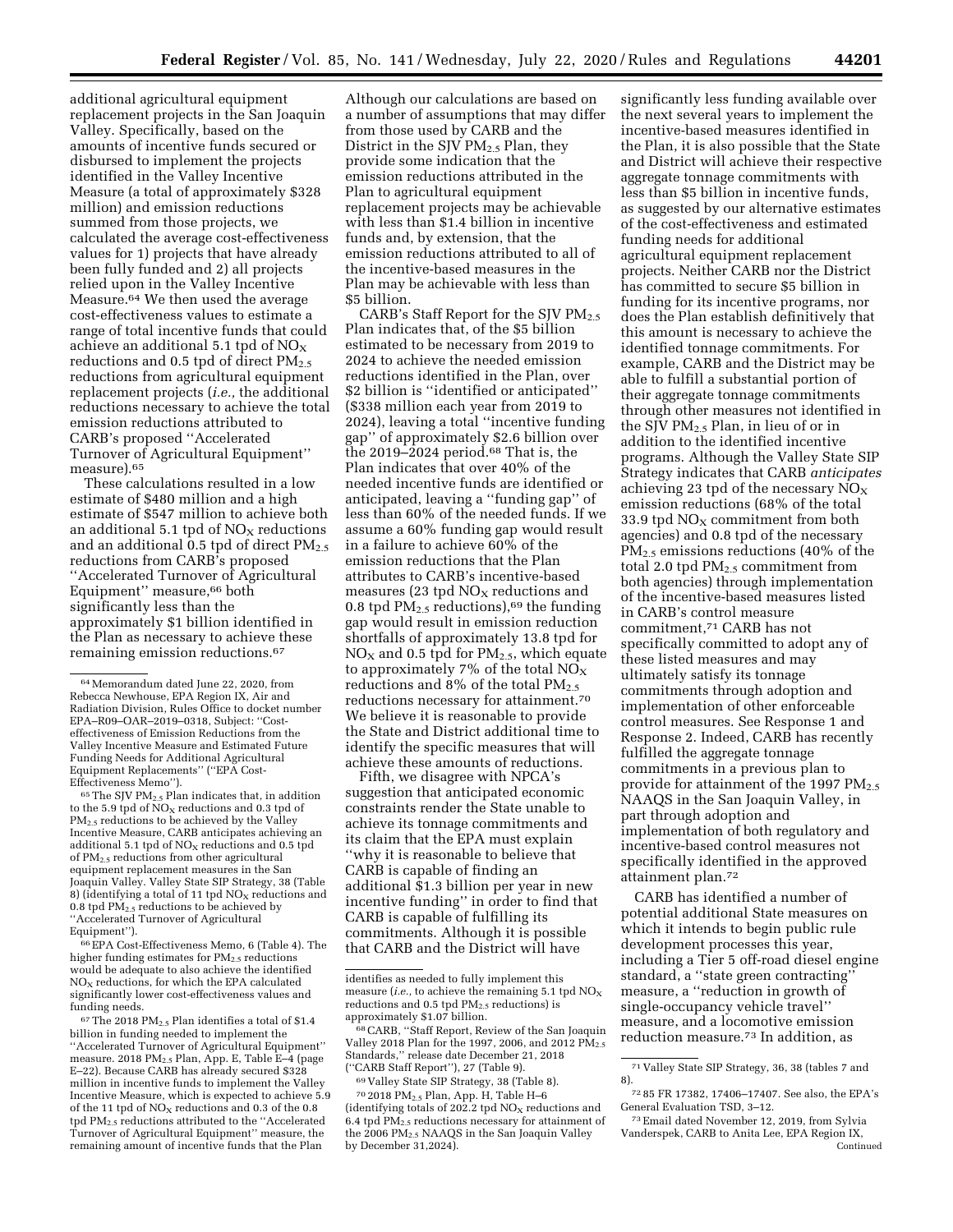explained in our proposed rule, emission reductions from certain measures in the Plan's control strategy, such as zero emission airport shuttle buses and transportation refrigeration units used for cold storage, have yet to be quantified but are expected to further reduce  $NO<sub>X</sub>$  and direct  $PM<sub>2.5</sub>$  emissions by 2024.74 Finally, CARB implements a number of highly successful incentive programs designed to accelerate turnover to cleaner vehicles, including the Hybrid and Zero-Emission Truck and Bus Voucher Incentive Project (HVIP), which accelerates the adoption of cleaner, more-efficient trucks and buses.75 All of these potential additional control measures or incentive programs are candidate measures that CARB may adopt, implement, and submit to the EPA to achieve its aggregate tonnage commitments.

Finally, although NPCA correctly notes that the District has not fully expended the funds it received from the Kern County Oil and Gas Emission Reduction Agreement (OGERA) during the last several years,<sup>76</sup> the EPA does not agree that this equates to ''a demonstrated track record of failing to use funds to achieve emissions reduction commitments.'' For example, the District has fulfilled its SIPapproved aggregate tonnage commitment in the 2008  $PM<sub>2.5</sub>$  Plan for the 1997 PM<sub>2.5</sub> NAAQS, through adoption and implementation of both regulatory and incentive-based control measures.77 Additionally, the District's latest annual financial reports indicate that both its revenues and its expenditures for incentive grant programs have significantly increased in the past several years, and that grant funds received and appropriated for a

75CARB, ''Public Health: HVIP Metrics (Draft),'' April 16. 2020, slide 3 (showing significant increases in annual HVIP vouchers for zeroemission and low- $NO<sub>x</sub>$  vehicles from 2017 to 2019).

76The SJVUAPCD's 2019 annual report on its indirect source review (ISR) program states that \$48.5 million of the FY2018–2019 Voluntary Emission Reduction Agreement (VERA) program balances were not encumbered as of June 30, 2019, and that \$29.7 million of this unencumbered balance was from the Kern County OGERA. SJVUAPCD, ''2019 Annual Report, Indirect Source Review Program, July 1, 2018 to June 30, 2019'' (December 19, 2019), 9. The revenues from the Kern County OGERA may be applied to incentive projects to replace residential wood burning devices, trucks, buses, and diesel-powered off-road equipment, among others. SJVUAPCD, ''Item Number 7: Approve Emission Reduction Agreement with Kern County to Fully Mitigate Construction and Operational Air Quality Impacts from Future Growth in the Oil and Gas Industry in Kern County,'' August 18, 2016.

77 85 FR 17382, 17406–17407. See also, the EPA's General Evaluation TSD, 3–12.

given fiscal year may be expended on incentive contracts in subsequent fiscal years.78 Both the District's track record to date in fulfilling its SIP-approved aggregate tonnage commitments and the information concerning funds available for incentive grant programs in the District's annual financial reports support our conclusion that the District is capable of fulfilling its aggregate tonnage commitments in the SJV  $PM_{2.5}$ Plan.<sup>79</sup> NPCA fails to substantiate its claim that the District's ''shortfalls in spending mean that air pollution from new oil and gas drilling is increasing unabated and worsening air quality.''

We therefore find that CARB and the SJVUAPCD are capable of fulfilling their respective aggregate tonnage commitments in the SJV  $PM_{2.5}$  Plan and that the second factor of our three-factor test is met.

*Comment 3.C:* With respect to the third factor, NPCA states that the scale of the funding shortfall and the turnover required undermine the EPA's conclusion that the commitment is for a reasonable and appropriate period of time. NPCA claims that the EPA's conclusory analysis looks only at specific rule commitments with no discussion of the main part of the Plan's strategy, and that any such analysis would have shown that CARB and the District are already falling short on their funding targets and will need even more funding and even greater levels of turnover in the years that remain until 2024. NPCA asserts that there is not enough time to make up the ground that has been lost, nor is it reasonable to believe that CARB and the District can wait any longer to develop a Plan B to achieve the emission reduction commitment. According to NPCA, rulemaking must be occurring now to achieve the required emission reductions by 2024, and a disapproval of the aggregate commitments will trigger that required effort.

78The ''non-operating budget'' revenues and expenditures identified in the SJVUAPCD's annual financial reports, which represent the grant funds received and disbursed by the District to implement emission reduction incentive programs, have increased from \$99.9 million (revenues) and \$81.6 million (expenditures) for the fiscal year ending June 30, 2017 to \$289.8 million (revenues) and \$139.7 million (expenditures) for the fiscal year ending June 30, 2019. SJVUAPCD, ''Comprehensive Annual Financial Report, Fiscal Year Ended June 30, 2017,'' 16–17, ''Comprehensive Annual Financial Report, Fiscal Year Ended June 30, 2018,'' 16–17, and ''Comprehensive Annual Financial Report, Fiscal Year Ended June 30, 2019,'' 16–17, available at *[https://www.valleyair.org/General](https://www.valleyair.org/General_info/budget.htm)*\_*info/ [budget.htm.](https://www.valleyair.org/General_info/budget.htm)* 

79The District's aggregate tonnage commitments do not indicate that the District anticipates achieving any portion of the required emission reductions through incentive-based control measures. See Response 2.

NPCA asserts that the EPA has provided none of the necessary analysis to reasonably conclude that the Plan provides any strategy for achieving the massive aggregate emission reduction commitments in the SIP, and that no such support exists in the record. NPCA claims that CARB has submitted an unenforceable promise with no basis for believing it can be kept. NPCA asserts that the EPA should disapprove the Plan and direct CARB and the District to submit a plan that outlines a strategy that does not rely on unrealistic voluntary incentives, and that if accelerated turnover is required, CARB and the District should ''adopt rules to mandate that turnover and use their limited funds to assist with that compliance burden rather than making people who deserve clean air and the success of the plan the ones to pay for any funding shortfall.''

*Response 3.C:* We disagree with NPCA's claim that ''the scale of the funding shortfall and the turnover required'' undermine the EPA's conclusion that the Plan's aggregate commitments are for a reasonable and appropriate period of time. As we explained in Response 3.B, the SJV PM2.5 Plan identifies an ''incentive funding gap'' over the 2019–2024 period of approximately \$2.6 billion, almost 60% of the funds needed to implement the incentive projects that the Plan identifies as necessary for attainment.<sup>80</sup> If we assume a 60% funding gap would result in a failure to achieve 60% of the emission reductions that the Plan attributes to CARB's incentive-based measures,81 the funding gap would result in emission reduction shortfalls of approximately 13.8 tpd for  $NO<sub>x</sub>$  and 0.5 tpd for  $PM_{2.5}$ , which equate to approximately 7% of the total  $NO<sub>x</sub>$ reductions and 8% of the total  $PM_{2.5}$ reductions necessary for attainment by 2024.82 We believe it is reasonable to provide CARB and the District several years to identify the specific measures that will achieve these relatively small amounts of reductions by January 1, 2024.

Additionally, it is possible that the State and District will achieve their respective aggregate tonnage commitments with less than \$5 billion in incentive funds, as suggested by our alternative estimates of the cost-

<sup>&</sup>quot;RE: SJV PM<sub>2.5</sub> information" (attaching "Valley State SIP Strategy Progress'').

<sup>74</sup> 85 FR 17382, 17417.

<sup>80</sup>CARB Staff Report, 27 (Table 9). 81 Valley State SIP Strategy, 38 (Table 8) (attributing 23 tpd  $\rm{NO_{X}}$  reductions and 0.8 tpd

PM2.5 reductions to incentive-based measures). <sup>82</sup> 2018 PM2.5 Plan, Appendix H, Table H–6 (identifying totals of 202.2 tpd  $NO<sub>x</sub>$  reductions and 6.4 tpd  $\overline{PM_{2.5}}$  reductions necessary for attainment of the 2006 PM2.5 NAAQS in the San Joaquin Valley by December 31, 2024).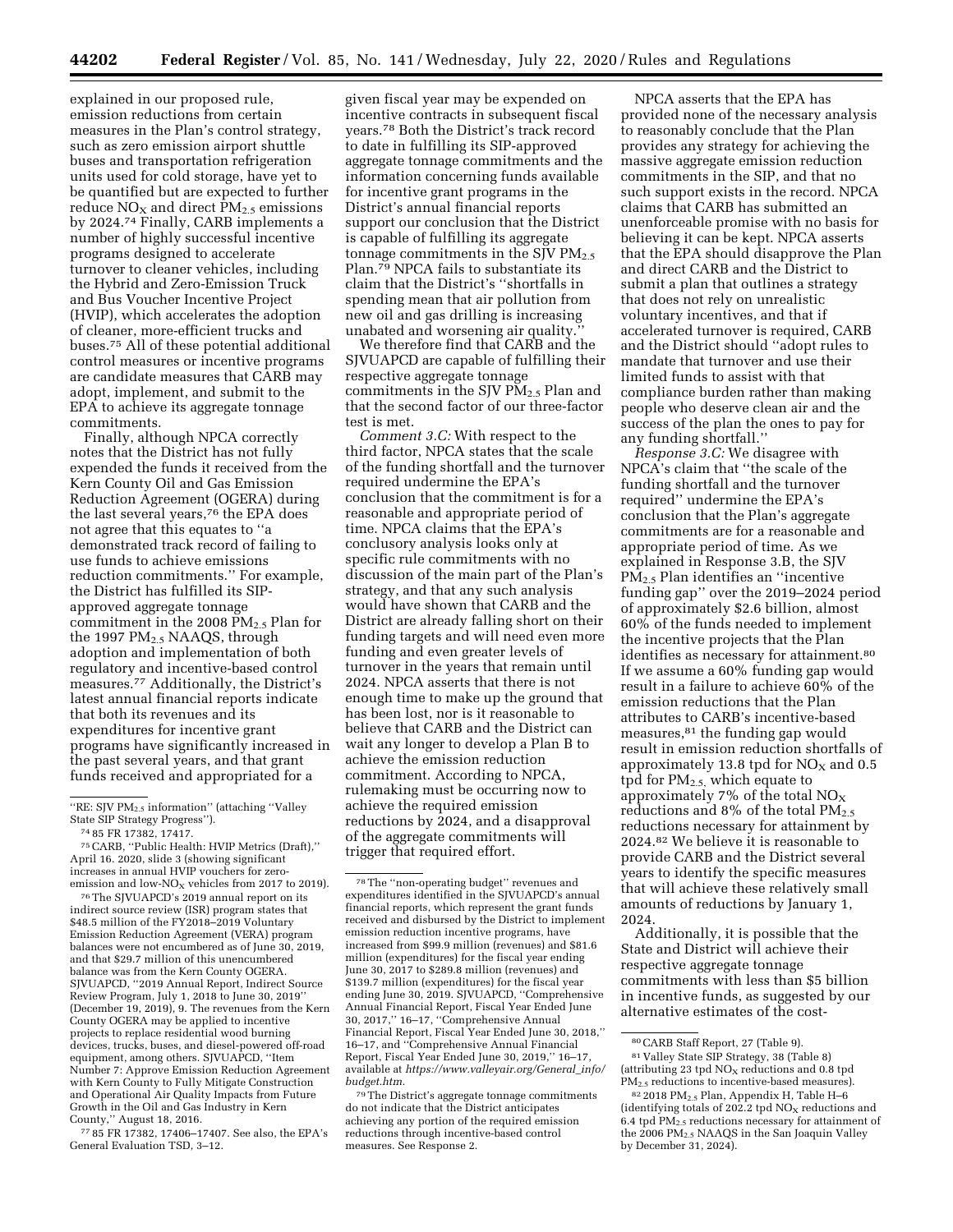effectiveness of agricultural equipment replacement projects and related funding needs. See Response 3.B. Neither CARB nor the District has committed to secure \$5 billion in funding for its incentive programs, nor does the Plan establish definitively that this amount is necessary to achieve the identified tonnage commitments. As CARB notes in the CARB Staff Report, ''[t]he ultimate goal of the Plan is to achieve the emissions reductions needed to reach attainment, and incentive monies raised and equipment turned over are a critical part of this effort, but not in and of themselves precise targets that must be met.'' 83 Given the uncertainties about the levels of incentive funding and the numbers of vehicle or equipment replacement projects that are necessary to achieve the aggregate tonnage commitments in the Plan, the time needed by the State and District to develop and adopt new or revised control measures (whether regulatory or incentive-based), and the January 1, 2024 deadline for implementation of all control measures needed for attainment by December 31, 2024, we find the State's and District's commitments to adopt and implement enforceable control measures that achieve the necessary emission reductions by January 1, 2024 both reasonable and appropriate.

We also disagree with the commenter's claim that we provided none of the necessary analysis to reasonably conclude that the Plan provides a strategy for achieving the aggregate emission reduction commitments in the SIP, and that CARB has submitted ''an unenforceable promise with no basis for believing it can be kept.'' As explained in the proposed rule 84 and further in Response 2, both CARB and the SJVUAPCD have submitted specific control measure commitments in addition to aggregate tonnage commitments, all of which necessitate a sequence of regulatory actions ultimately leading to full adoption of measures that achieve the requisite amounts of emission reductions by January 1, 2024, following adequate public process. These procedures mandated by the State and District commitments constitute a specific enforceable strategy designed to bring the San Joaquin Valley into attainment of the PM<sub>2.5</sub> NAAQS by the end of 2024. See Response 2.

As we explained in the proposed rule, both CARB and the District have made progress in developing and adopting the measures listed in their respective

control measure commitments. Specifically, CARB has adopted 5 measures and begun the public process on 7 of the remaining 10 measures listed in its control measure commitment.85 One of the adopted measures is the Valley Incentive Measure, which CARB adopted and submitted to the EPA in February 2020, consistent with the 2020 ''action'' date specified in its control measure commitment. The EPA proposed to approve this measure into the SIP on March 24, 2020.86 The District has adopted one measure (SJVUAPCD Rule 4901) by the ''action'' date specified in its control measure commitment and begun the public process on 5 of the remaining 11 measures listed in its control measure commitment.87 The EPA has approved Rule 4901, as amended June 20, 2019, into the SIP.88 The State has made tangible progress to date in developing, adopting, and submitting these control measures for the EPA's approval, and we find the remaining steps of the strategy reasonable and appropriate given the January 1, 2024 deadline for implementation of the control measures needed for attainment.

We agree with NPCA's statement that the State's rulemaking process needs to occur now to achieve the required emission reductions by January 1, 2024. The control measure commitments in the Plan obligate both CARB and the District to do precisely that: all but one of the potential control measures identified in the State's and District's control measure commitments are scheduled for ''action'' by 2021.89 In addition to the 5 listed measures that CARB has already adopted, CARB must also develop and propose to its Board 10 additional control measures (8 regulatory measures and 2 incentivebased measures) by 2021 to fully satisfy its control measure commitment.90 Similarly, in addition to the one listed regulatory measure that the SJVUAPCD has adopted and submitted to the EPA, the District must also develop and propose to its Board 11 additional control measures (8 regulatory measures and 3 incentive-based measures) by 2022 to fully satisfy its control measure

commitment.91 Finally, both CARB and the SJVUAPCD must ultimately adopt enforceable control measures, whether listed measures or substitutes, that achieve a total of 33.9 tpd of  $NO_X$ reductions and 2.0 tpd of direct  $PM_{2.5}$ reductions by January 1, 2024. Upon the EPA's approval of these commitments into the SIP, citizens or the EPA may bring enforcement actions under sections 304(a) or 113(a) of the CAA, respectively, to compel action by the State or District if either agency fails to begin a public process or to propose a specific measure to its board in accordance with the deadline in its control measure commitment, or fails to adopt enforceable control measures sufficient to fulfill its aggregate tonnage commitments. We therefore disagree with NPCA's suggestion that disapproval of the SJV  $PM_{2.5}$  Plan is the only way to trigger the rulemaking effort necessary to meet the 2024 attainment deadline.

With respect to NPCA's suggestion that CARB and the District should adopt rules to mandate turnover and use their limited funds to assist with that compliance burden, we note that the Plan indicates CARB's and the District's intent to take this approach for certain key emission sources in the San Joaquin Valley. For example, for heavy-duty trucks, one of the largest sources of  $NO<sub>x</sub>$ emissions in the San Joaquin Valley, 92 CARB's control measure commitment obligates it to develop and propose several regulatory control measures by 2020 (*e.g.,* the ''Heavy-Duty Vehicle Inspection and Maintenance (I/M) Program'' and the ''Heavy-Duty Low- $NO<sub>x</sub>$  Engine Standard'') followed by an incentive-based measure in 2021 (*i.e.,*  the ''Accelerated Turnover of Trucks and Buses Incentive Projects'' measure) to assist with the compliance burden.<sup>93</sup> Similarly, for the residential wood burning and commercial cooking source categories, among the largest sources of direct PM2.5 emissions in the San Joaquin Valley,94 the District's control measure commitment obligates it to develop and propose regulatory control measures (*i.e.,* District Rule 4901 and District Rule 4692 (''Commercial Charbroiling'')) in 2019 and 2020, respectively, in addition to incentivebased measures (*i.e.,* the ''Residential Wood Burning Devices Incentive Projects'' measure and the ''Commercial Under-fired Charbroiling Incentive Projects'' measure) in 2020, to assist

<sup>83</sup>CARB Staff Report, 26.

<sup>84</sup> 85 FR 17382, 17418.

<sup>85</sup> 85 FR 17382, 17413–17414 (Table 7). 86 85 FR 16588 (March 24, 2020).

<sup>87</sup> 85 FR 17382, 17414 (Table 8).

<sup>88</sup>EPA, ''Air Plan Approval; California; San Joaquin Valley Unified Air Pollution Control

District'' (final rule to approve Rule 4901 (''Wood Burning Fireplaces and Wood Burning Heaters'')), signed June 26, 2020.

<sup>89</sup>The only potential control measure scheduled for ''action'' by a later date is SJVUAPCD Rule 4550 (''Conservation Management Practices''), which is scheduled for action in 2022. 85 FR 17382, 17414 (Table 8).

<sup>90</sup> *Id.* at 17413–17414 (Table 7).

<sup>91</sup> *Id.* at 17414 (Table 8).

<sup>92 2018</sup> PM<sub>2.5</sub> Plan, App. B (Table B-2).

<sup>93</sup> 85 FR 17382, 17413–17414 (Table 7).

<sup>94</sup> 2018 PM2.5 Plan, App. B (Table B–1).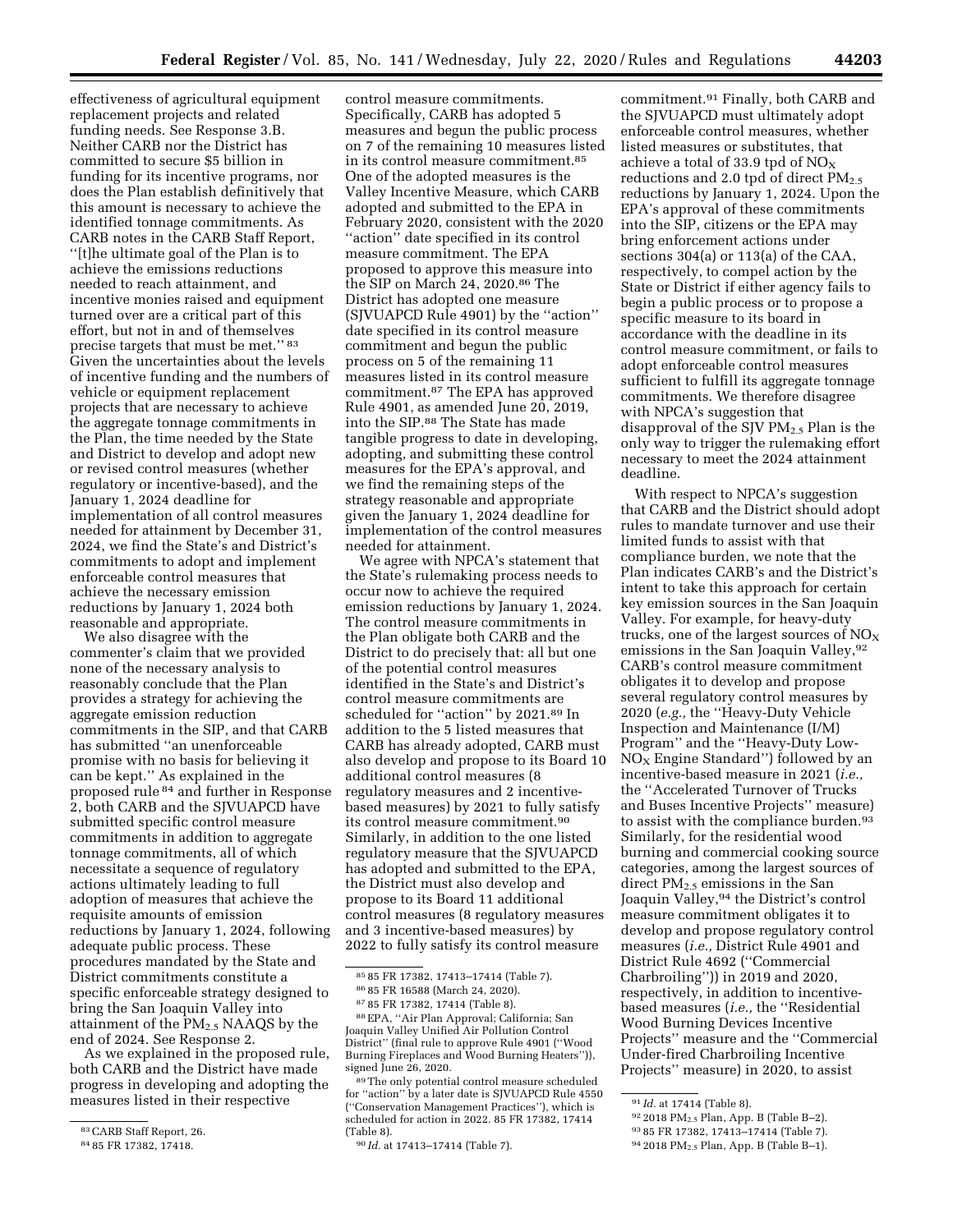with the compliance burden.<sup>95</sup> We find these timetables for development of regulatory and incentive-based measures reasonable.

We therefore find that the State's and District's commitments in the SJV  $PM<sub>2.5</sub>$ Plan are for a reasonable and appropriate period of time and that the third factor of our three-factor test is met.

### **III. Final Action**

For the reasons discussed in this final rule, the associated Response to Comment document, and further in our proposed rule, supplemental proposal, and related TSDs, under CAA section  $110(k)(3)$ , the EPA is approving the following portions of the SJV  $\widetilde{PM}_{2.5}$  Plan as meeting CAA requirements for implementation of the 2006  $PM_{2.5}$ NAAQS:

• The 2013 base year emission inventories (CAA section 172(c)(3));

• The demonstration that BACM, including BACT, for the control of direct  $PM<sub>2.5</sub>$  and  $PM<sub>2.5</sub>$  plan precursors will be implemented no later than 4 years after the area was reclassified  $(CAA section 189(b)(1)(B));$ 

• The demonstration (including air quality modeling) that the Plan provides for attainment as expeditiously as practicable but no later than December 31, 2024 (CAA sections 189(b)(1)(A) and 188(e));

• Plan provisions that require RFP toward attainment by the applicable date (CAA section 172(c)(2));

• Quantitative milestones that are to be achieved every three years until the area is redesignated attainment and that demonstrate RFP toward attainment by the applicable attainment date (CAA section  $189(c)$ ;

• Motor vehicle emissions budgets for 2020, 2023, and 2024 as shown in Table 3 of this final rule (CAA section 176(c) and 40 CFR part 93, subpart A); and

• The inter-pollutant trading mechanism provided for use in transportation conformity analyses for the 2006 PM<sub>2.5</sub> NAAQS, in accordance with 40 CFR 93.124(b).

With respect to the Plan's attainment demonstration and control strategy, the EPA proposed to credit the District's Rule 4901 (as amended June 20, 2019) with 0.2 tpd of direct  $PM_{2.5}$  reductions in 2024 and to credit the Valley

Incentive Measure with 5.9 tpd of  $NO<sub>x</sub>$ reductions and 0.3 tpd of direct  $PM<sub>2.5</sub>$ reductions in 2024.96 Because we have not yet taken final action to approve the Valley Incentive Measure, however, we cannot credit this measure with emission reductions at this time. Accordingly, the only SIP-creditable control measure beyond baseline measures in the SJV  $PM_{2.5}$  Plan is the District's Rule 4901 (as amended June 20, 2019). After crediting this rule with 0.2 tpd of direct  $PM_{2.5}$  reductions in 2024 (*i.e.,* subtracting 0.2 tpd from the District's  $PM<sub>2.5</sub>$  tonnage commitment for 2024, which is 1.3 tpd), the District's remaining tonnage commitments for 2024 are 1.88 tpd of  $NO<sub>x</sub>$  and 1.1 tpd of direct PM2.5. CARB's aggregate tonnage commitments for 2024 are 32 tpd of  $NO<sub>X</sub>$  and 0.9 tpd of direct  $PM<sub>2.5</sub>$ .

Table 1 provides a summary of the total  $NO<sub>X</sub>$  and direct  $PM<sub>2.5</sub>$  emission reductions necessary for attainment in the San Joaquin Valley by December 31, 2024, the emission reductions attributed to baseline measures and new control strategy measures, and the emission reductions remaining as aggregate tonnage commitments.

# TABLE 1—REDUCTIONS NEEDED FOR ATTAINMENT AND AGGREGATE TONNAGE COMMITMENTS

[Tpd, 2024]

|   | $NO_{x}$ | Direct $PM_{2.5}$ |
|---|----------|-------------------|
| A | 202.2    | 6.4               |
|   | 168.3    | 4.2               |
|   | 0.0      | 0.2               |
|   | 33.9     | 2.0               |
|   | 16.8%    | 31.3%             |

Sources: 2018 PM<sub>2.5</sub> Plan, Ch. 4, Tables 4–3 and 4–7, and Appendix B, Tables B–1 and B–2; and 2019 Rule 4901 Staff Report, 34.

With respect to the motor vehicle emissions budgets, we are taking final action to limit the duration of the approval of the motor vehicle emissions budgets to last only until the effective

date of the EPA's adequacy finding for any subsequently submitted budgets. We are doing so at CARB's request and in light of the benefits of using EMFAC2017-derived budgets prior to

our taking final action on the future SIP revision that includes the updated budgets.

# TABLE 2—MOTOR VEHICLE EMISSION BUDGETS FOR THE SAN JOAQUIN VALLEY FOR THE 2006 PM2.5 STANDARD

[Winter average, tpd]

|                     | 2017              |                 | 2020       |              | 2023              |              | 2024       |                 |
|---------------------|-------------------|-----------------|------------|--------------|-------------------|--------------|------------|-----------------|
| Budget year         | PM <sub>2.5</sub> | NO <sub>x</sub> | $PM_{2.5}$ | $NO_{\rm X}$ | PM <sub>2.5</sub> | $NO_{\rm X}$ | $PM_{2.5}$ | NO <sub>x</sub> |
| Fresno              | 0.9               | 29.3            | 0.9        | 25.9         | 0.8               | 15.5         | 0.8        | 15.0            |
| Kern                | 0.8               | 28.7            | 0.8        | 23.8         | 0.7               | 13.6         | 0.7        | 13.4            |
| Kings               | $0.2\,$           | 5.9             | 0.2        | 4.9          | 0.2               | 2.9          | 0.2        | 2.8             |
| Madera              | 0.2 <sub>1</sub>  | 5.5             | 0.2        | 4.4          | 0.2               | 2.6          | 0.2        | 2.5             |
|                     | 0.3               | 11.0            | 0.3        | 9.1          | 0.3               | 5.5          | 0.3        | 5.3             |
|                     | 0.7               | 15.5            | 0.6        | 12.3         | 0.6               | 7.9          | 0.6        | 7.6             |
|                     | 0.4               | 12.3            | 0.4        | 9.8          | 0.4               | 6.2          | 0.4        | 6.0             |
| Tulare <sup>a</sup> | 0.4               | 11.2            | 0.4        | 8.7          | 0.4               | 5.3          | 0.4        | 5.1             |

Source: 2018 PM<sub>2.5</sub> Plan, Appendix D, Table 3–2. Budgets are rounded to the nearest tenth of a ton.<br>ª In Table 14 of the EPA's proposed rule, we inadvertently omitted the last row of motor vehicle emission budgets, for Tu these budgets were included on page 20 of the EPA's General Evaluation TSD.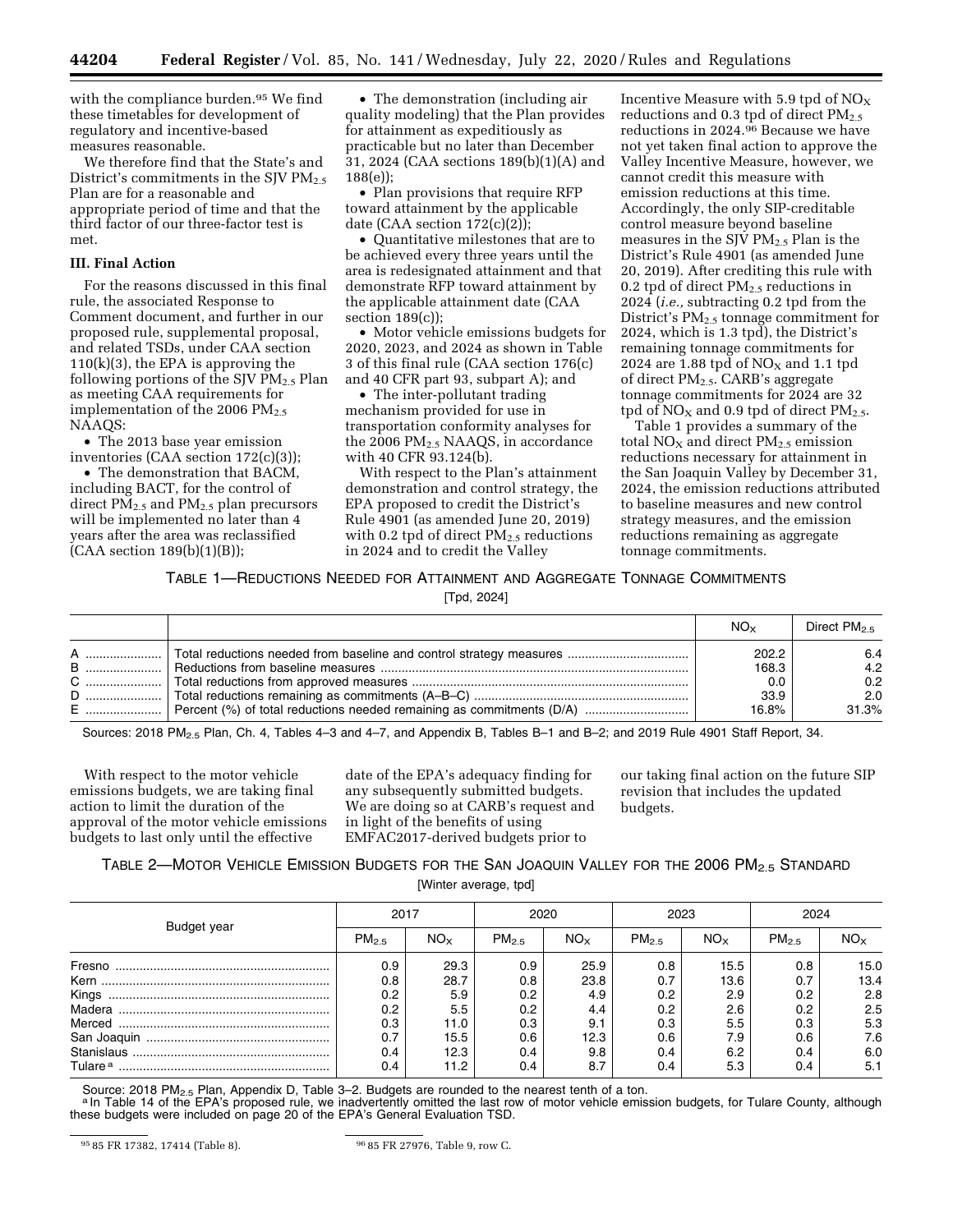The EPA is also granting the State's request for extension of the Serious area attainment date in the San Joaquin Valley from December 31, 2019, to December 31, 2024, based on a conclusion that the State has satisfied the requirements for such extensions in section 188(e) of the Act.

Finally, the EPA is approving the PM<sub>2.5</sub> Prior Commitment Revision and determining that the State has met the 0.86 tpd  $PM_{2.5}$  emission reduction commitment in the SIP.

### **IV. Statutory and Executive Order Reviews**

Under the Clean Air Act, the Administrator is required to approve a SIP submission that complies with the provisions of the Act and applicable federal regulations. 42 U.S.C. 7410(k); 40 CFR 52.02(a). Thus, in reviewing SIP submissions, the EPA's role is to approve state choices, provided that they meet the criteria of the Clean Air Act. Accordingly, this final action merely approves state plans as meeting federal requirements and does not impose additional requirements beyond those imposed by state law.

For these reasons, this final action:

• Is not a "significant regulatory action'' subject to review by the Office of Management and Budget under Executive Orders 12866 (58 FR 51735, October 4, 1993) and 13563 (76 FR 3821, January 21, 2011);

• Is not an Executive Order 13771 (82 FR 9339, February 2, 2017) regulatory action because SIP approvals are exempted under Executive Order 12866;

• Does not impose an information collection burden under the provisions of the Paperwork Reduction Act (44 U.S.C. 3501 *et seq.*);

• Is certified as not having a significant economic impact on a substantial number of small entities under the Regulatory Flexibility Act (5 U.S.C. 601 *et seq.*);

• Does not contain any unfunded mandate or significantly or uniquely affect small governments, as described in the Unfunded Mandates Reform Act of 1995 (Pub. L. 104–4);

• Does not have Federalism implications as specified in Executive Order 13132 (64 FR 43255, August 10, 1999);

• Is not an economically significant regulatory action based on health or safety risks subject to Executive Order 13045 (62 FR 19885, April 23, 1997);

• Is not a significant regulatory action subject to Executive Order 13211 (66 FR 28355, May 22, 2001);

• Is not subject to requirements of Section 12(d) of the National Technology Transfer and Advancement

Act of 1995 (15 U.S.C. 272 note) because application of those requirements would be inconsistent with the Clean Air Act; and

• Does not provide the EPA with the discretionary authority to address disproportionate human health or environmental effects with practical, appropriate, and legally permissible methods under Executive Order 12898 (59 FR 7629, February 16, 1994).

In addition, the SIP is not approved to apply on any Indian reservation land or in any other area where the EPA or an Indian tribe has demonstrated that a tribe has jurisdiction. In those areas of Indian country, the proposed rule does not have tribal implications and will not impose substantial direct costs on tribal governments or preempt tribal law as specified by Executive Order 13175 (65 FR 67249, November 9, 2000).

The Congressional Review Act, 5 U.S.C. 801 *et seq.,* as added by the Small Business Regulatory Enforcement Fairness Act of 1996, generally provides that before a rule may take effect, the agency promulgating the rule must submit a rule report, which includes a copy of the rule, to each House of the Congress and to the Comptroller General of the United States. The EPA will submit a report containing this action and other required information to the U.S. Senate, the U.S. House of Representatives, and the Comptroller General of the United States prior to publication of the rule in the **Federal Register**. A major rule cannot take effect until 60 days after it is published in the **Federal Register**. This action is not a ''major rule'' as defined by 5 U.S.C. 804(2).

Under section 307(b)(1) of the Clean Air Act, petitions for judicial review of this action must be filed in the United States Court of Appeals for the appropriate circuit by September 21, 2020. Filing a petition for reconsideration by the Administrator of this final rule does not affect the finality of this action for the purposes of judicial review nor does it extend the time within which a petition for judicial review may be filed, and shall not postpone the effectiveness of such rule or action. This action may not be challenged later in proceedings to enforce its requirements. (See section 307(b)(2).)

### **List of Subjects in 40 CFR Part 52**

Environmental protection, Air pollution control, Ammonia, Carbon monoxide, Incorporation by reference, Intergovernmental relations, Nitrogen dioxide, Ozone, Particulate matter, Reporting and recordkeeping

requirements, Sulfur dioxide, Volatile organic compounds.

**Authority:** 42 U.S.C. 7401 *et seq.* 

Dated: June 30, 2020.

#### **John W. Busterud,**

*Regional Administrator, Region IX.* 

For the reasons started in the preamble, EPA amends Chapter I, title 40 of the Code of Federal Regulations as follows:

### **PART 52—APPROVAL AND PROMULGATION OF IMPLEMENTATION PLANS**

■ 1. The authority citation for part 52 continues to read as follows:

**Authority:** 42 U.S.C. 7401 *et seq.* 

### **Subpart F—California**

■ 2. Section 52.220 is amended by adding paragraphs (c)(478)(ii)(A)(*4*), (c)(536), (c)(537), and (c)(538) to read as follows:

# **§ 52.220 Identification of plan—in part.**

- \* \* \* \* \*
	- (c) \* \* \*  $(478)$  \* \* \*
	- (ii) \* \* \*
	- $(A) * * * *$
- (*4*) SJVUAPCD's commitments to adopt, submit, and implement substitute rules that will achieve equivalent reductions in emissions of direct  $PM_{2.5}$ or PM2.5 precursors in the same adoption and implementation timeframes or in the timeframes needed to meet CAA milestones, as stated on p. 4 of SJVUAPCD Governing Board Resolution 2012–12–19, dated December 20, 2012 were revised by CARB Resolution 20–15, dated May 28, 2020, in paragraph (c)(539)(ii)(A)(*2*) of
- this section. \* \* \* \* \*

(536) The following plan was submitted on May 10, 2019 by the Governor's designee as an attachment to a letter dated May 9, 2019.

(i) [Reserved]

(ii) *Additional materials.* (A) California Air Resources Board.

(*1*) San Joaquin Valley Supplement to the 2016 State Strategy for the State Implementation Plan, adopted October 25, 2018 (portions relating to the 2006 PM2.5 NAAQS, only) (''Valley State SIP Strategy'').

(*2*) CARB Resolution No. 18–49 with Attachments A and B, October 25, 2018. Commitments to begin the public process on, and bring to the Board for consideration, the list of proposed SIP measures outlined in the Valley State SIP Strategy according to the schedule set forth therein, and commitments to